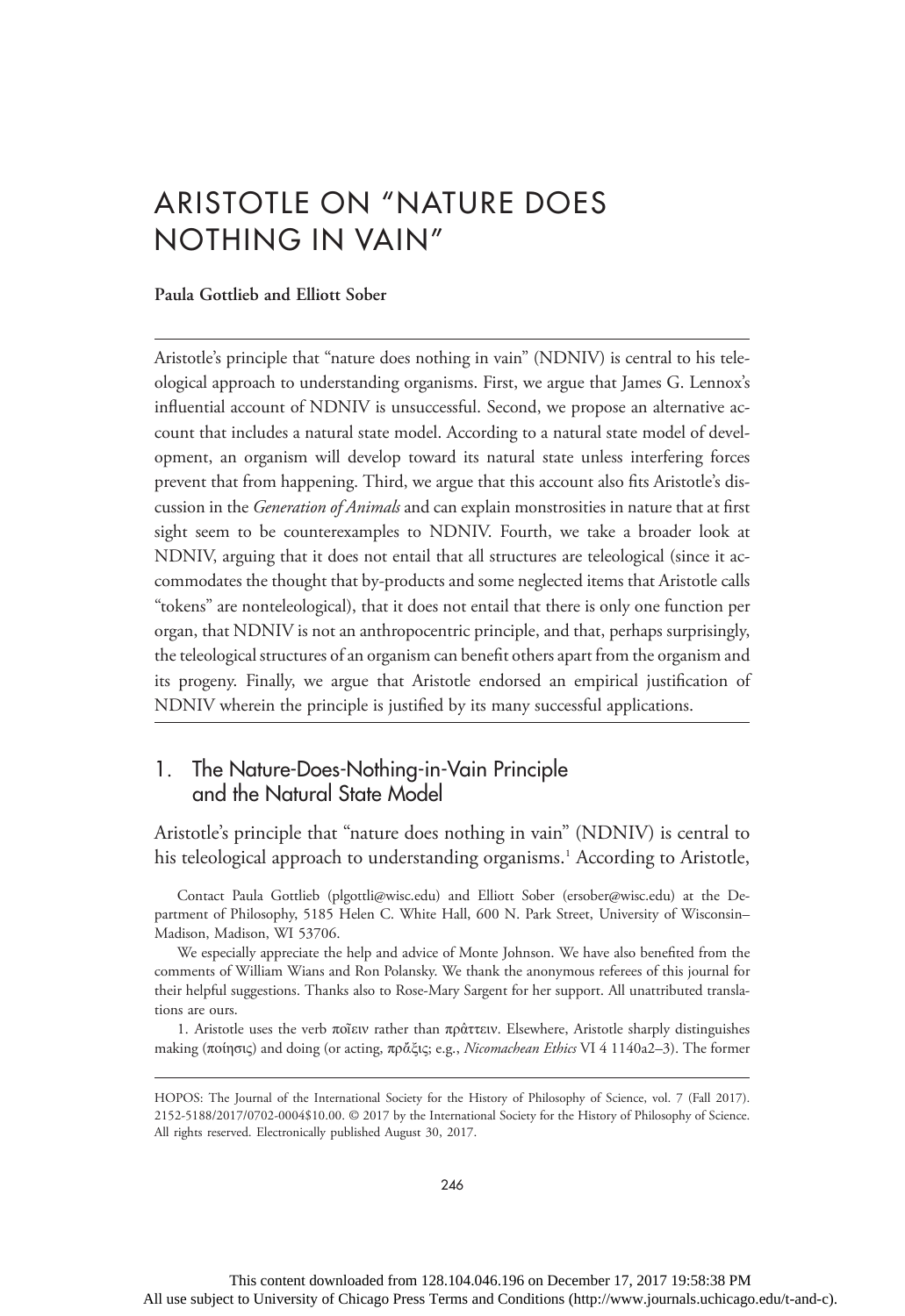not only is the principle based on what we "see," but it is justified even though we see that many things in nature go awry. A main theme of this article is that the most charitable interpretation of Aristotle's principle, and one that is consistent with the texts, $2$  is that he is using a natural state model to explain variation in nature. According to a natural state model of development, an organism will develop toward its natural state unless interfering forces prevent that from happening. It is no counterexample to this model if organisms fail to actually attain their natural states (Sober 1980). Failures may happen in nature (that is, in the spatiotemporal course of events), but it is still true, to use Aristotle's own phrase, that organisms by nature will reach their natural state if there are no interfering forces. It is in their nature to do so.

In what follows, we discuss James G. Lennox's classic paper "Nature Does Nothing in Vain . . ." (1997/2001b),<sup>3</sup> in which he argues that there are two versions of the principle, one of which explains why animals have certain parts and one of which explains why they lack certain parts. We agree that Aristotle intends to explain both, but we suggest that NDNIV is better represented as a single principle that differs from both of Lennox's versions, from which both applications follow.

Although Aristotle expresses his own view using different locutions in different places, from a logical point of view there is a single biconditional that captures what Aristotle is saying:

PROPOSITION 1. Organism O has trait or structure  $X$  by nature if and only if X is not in vain for O.4

Proposition 1 entails both (*a*) if X is in vain for O, then O does not have X by nature, and  $(b)$  if X is not in vain for O, then O has X by nature. Traits that are neutral and traits that are deleterious both count as "in vain," for Aristotle.

Proposition 1 leaves open what "O has trait or structure X by nature" means. It is here that the natural state model plays its role. As already mentioned, Aristotle's natural state model begins with the idea that organism O has trait or structure X by nature if and only if O develops X when its development is unimpeded by interfering forces, but there is more to Aristotle's model than this. There is the additional, and all-important, teleological idea that the natural

is a process toward a goal rather than an activity with an intrinsic goal and so may be more apt for use in Aristotle's principle.

<sup>2.</sup> It is not the aim of this article to show that all alternatives must be wrong.

<sup>3.</sup> Page references in what follows are to the latest (2001) versions of Lennox's papers.

<sup>4.</sup> We refer to "traits and structures" as opposed to "parts" so as to avoid metaphysical difficulties in Aristotle's own account that are beyond the scope of this article. We also do not want to prejudge the issues raised in secs. 4 and 9.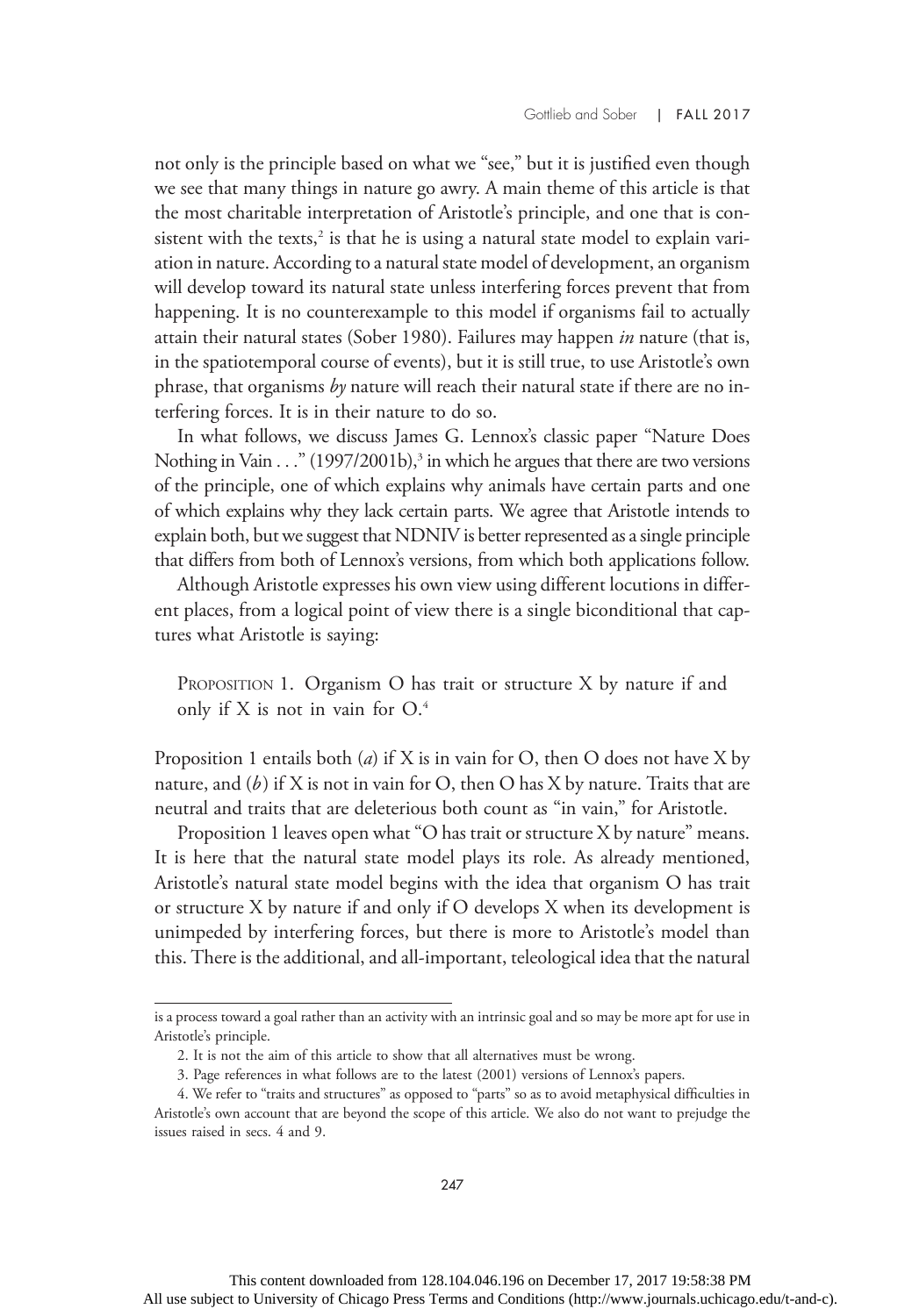state of an organism includes those features that would be best for the organism to have, given the kind of organism it is. A fuller statement of Aristotle's natural state model is this:

PROPOSITION 2. Organism O has trait or structure X by nature if and only if O will develop X if its development is unimpeded and X is the best trait (among the alternatives) for O to have, given the kind of organism that  $O$  is.<sup>5</sup>

Newton was using a natural state model when he said that objects continue to move in a straight line unless an external force acts on them (Sober 1980). However, this is not teleological; Newton's laws of motion say nothing about what would be good for a planet or a billiard ball. Proposition 2 implements the natural state model by taking that further step.

This teleological element in the natural state model is something that Aristotle asserts in  $De \, anima \, (de \, An.)$ , when he discusses the fact that animals need sense perception. He says that "everything that is by nature is for the sake of something" (de An. I 12 434a30–32). The nature of an organism aims at what is best for it.<sup>6</sup> As Lennox says, of the passages he discusses "the range of possibilities is represented by the generic features of the most extensive kind to which an animal belongs. Each formal nature does what is best, within that range of possibilities represented by its wider kind(s).7 Among these'generic' restrictions are those related to the kinds and quantities of materials the formal nature is provided to work with in achieving the good" (2001b, 207).<sup>8</sup> And there is also an important passage at the beginning of the *Parts of Animals* (PA) in which Aristotle says that "nature does everything for the sake of something." At the beginning of the next paragraph, Aristotle describes the natural state model: "We say 'this is for the sake of that' whenever there appears to be some end towards which the change proceeds if nothing impedes it. So it is apparent that there is something of this sort, which is precisely what we call a nature" (PA I 1 641b12–26; Lennox 2002).

5. Lennox (2001b, 207) briefly describes the idea that natural states are the ones that organisms have when there is no interference with their development, but he does not explore the work this model does in connection with NDNIV.

6. For the qualification to this account and for more on this passage, see sec. 5. Henry (2013, 230) argues that the NDNIV is an optimizing principle, but he does not invoke the natural state model in his paper.

7. For the purposes of this article, we accept Lennox's interpretation of formal nature, although there are problems with Aristotle's metaphysical distinction between form and matter, which we mention occasionally in footnotes. Aristotle's general metaphysics is beyond the scope of this article.

8. In secs. 7 and 8 we take up the further question, good for whom?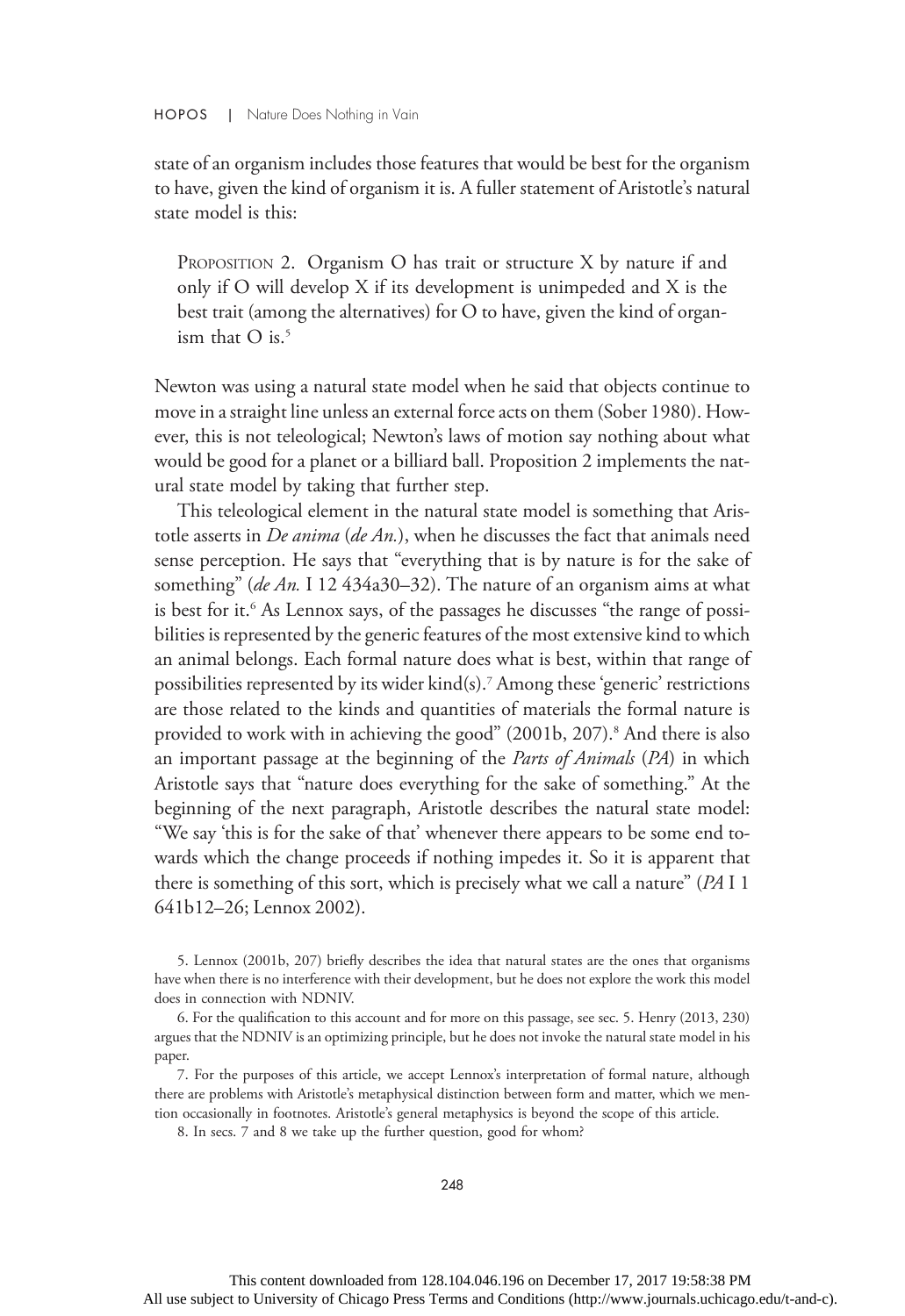There is another passage, this one from *Progression of Animals* (IA 704b11-17), in which Aristotle brings teleology and essentialism together:"We must begin our inquiry by assuming the principles which we are frequently accustomed to employ in natural investigation, namely, by accepting as true what occurs in accordance with these principles in all works of nature. One of these principles is nature does nothing in vain, but always what is best in view of the possibilities allowed by the essence of each kind of animal; therefore, if it is better to do a thing in a particular manner, it is also in accordance with nature" (Peck and Forster 1937, slightly revised). It is from passages like this one that we extract our propositions 1 and 2.

Aristotle discusses his NDNIV principle most often in his biological works, especially in the Parts of Animals (PA), the Progression of Animals (IA), the Gen*eration of Animals* ( $GA$ ), and, with a qualification we will discuss in section 5, in his work on the psyche, *De anima* (de An.). In what follows we concentrate on the way in which the principle is used in Aristotle's biology, though we also consider what Aristotle says in the *Politics* (Pol.) and Meteorologica (Mete.). In casting our net widely, we are following a tradition of commentators who have discussed NDNIV as it appears in many of Aristotle's works.<sup>9</sup>

Aristotle's first allusion to teleology in nature comes in his earliest work Protrepticus (Protr.) and foreshadows what is to come (Protr. 9; Hutchinson and Johnson 2013). Not only does Aristotle relate teleology to aesthetics (see our sec. 3); he also provides a biological example of teleology and notes the way in which teleology is "seen" in nature:

[14] For we should take the position that everything that comes into being correctly comes into being for the sake of something. [15] And surely if beautifully, then correctly; and everything that comes to be (or has come to be) in accordance with nature at any rate comes to be (or has come to be) beautifully, since what is unnatural is ugly, and a natural coming into being comes to be for the sake of something. [50.12–19] And someone could see (ἴδοι) this also from each of our parts; if, for example, you were to inspect (κaτaνοοῖς) the eyelid, you would see (ἴδοις) that it has come to be not in vain but in order to help the eyes, so as to provide them with rest and prevent things from falling into the eye. (Protr. 9; Hutchinson and Johnson 2013)<sup>10</sup>

<sup>9.</sup> We are not arguing for any particular chronology, but our discussion is compatible with the traditional chronology of Aristotle's works.

<sup>10.</sup> On the authenticity of this passage, see Hutchinson and Johnson (2005, 258–62).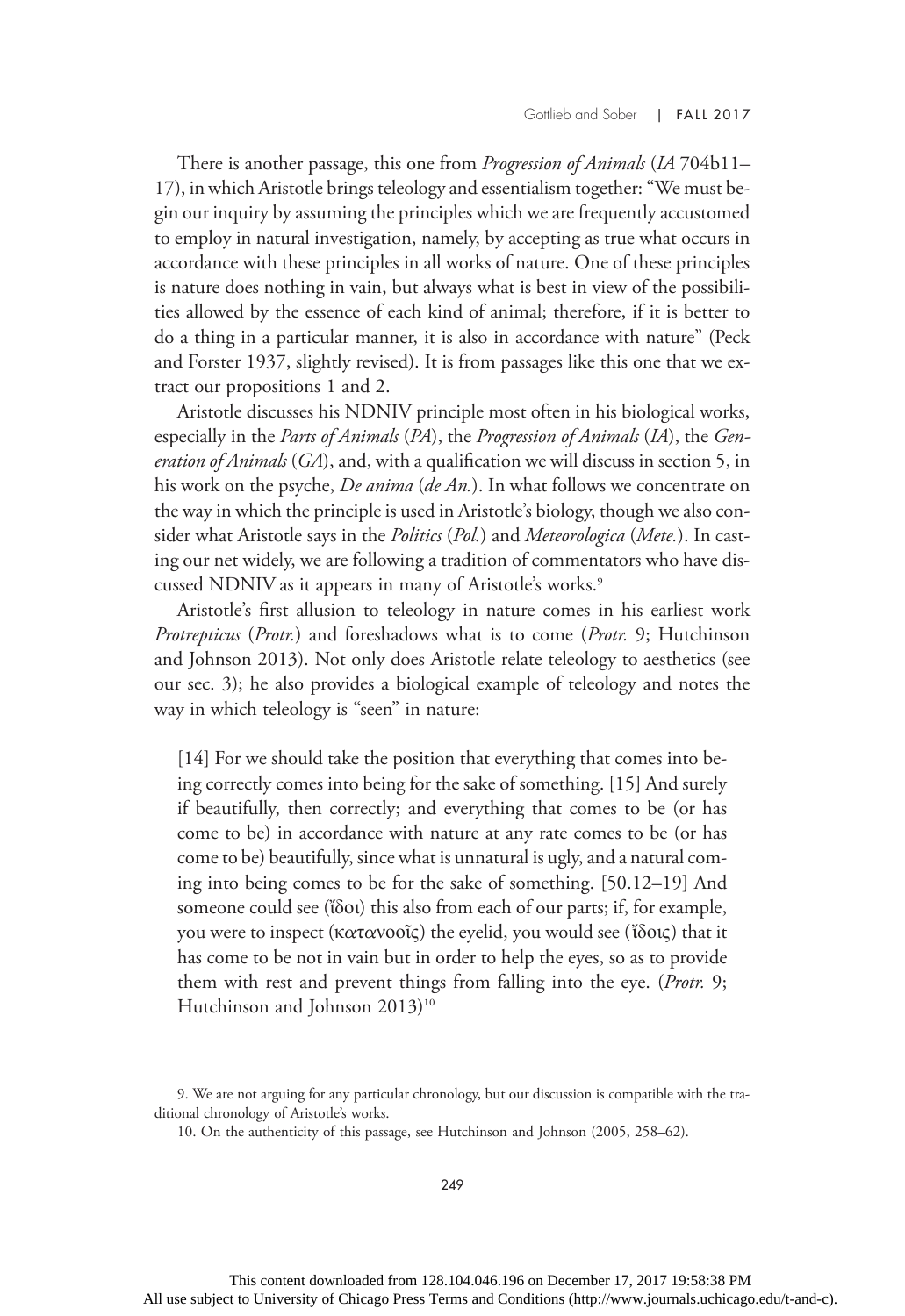At this stage, the example of the eyelid is a simple one. In his later Parts of Animals, Aristotle explains why eyelids are needed in some animals but not in those that have hard eyes or live in water (e.g. PA II 13 657b30–658a3, 658a7– 10). And Aristotle again says that we see teleology in nature. Section 10 of the current article addresses possible ways in which Aristotle seeks to justify NDNIV, paying special attention to Aristotle's claim in his Generation of Animals that the principle is based on what we see.

The plan of the current article is as follows: after discussing Lennox's twopart account of what NDNIV means (sec. 2), we discuss Aristotle's application of NDNIV to passages in the *Generation of Animals* (sec. 3) and show how monstrosities are not counterexamples to NDNIV when NDNIV is understood as including a natural state model (sec. 5). We also discuss NDNIV more broadly. We analyze the relationship between structure, function, and benefit on Aristotle's account. For example, are all structures teleological according to Aristotle? Here we discuss trade-offs, by-products, and some neglected items that Aristotle calls "tokens" (sec. 4). How does the NDNIV principle relate to Aristotle's views on whether a structure can have multiple functions or no function at all (sec. 6)? Moreover, if structures are for the sake of something, who or what is that something? Must the function of a part of an organism be to provide a benefit to the organism itself or its progeny? Can a structure found in one organism have the function of benefiting other organisms in the same species or individuals in a different species (sec. 7)? And is Aristotle's teleological view of nature anthropomorphic, with every organism having functions that promote human well-being (sec. 8)? Does NDNIV extend to the elements (sec. 9)?<sup>11</sup> And what is the justification of the principle (sec. 10)?

### 2. Lennox's Account of NDNIV

In his classic paper, Lennox (2001b, 220 nn. 3–4) gives an account of Aristotle's principle that nature does nothing in vain. He distinguishes two things:

(NP): Nature does nothing in vain or superfluous

and

11. Whether the principle can be extended to include seasonal phenomena, planets, and so forth is beyond the scope of this article, although it is reasonable to suppose that the natural state model and Aristotle's view of order (taxis) play important roles here too, even where the teleology is thin. For discussions of teleology for the stars, see Leunissen (2010, 168–74). On seasonal phenomena, see Scharle (2008). For a broad overview, see Matthen (2009). In the following, we accept a naturalistic reading of Aristotle's principle according to which nature is no grand designer. Compare Broadie (1990).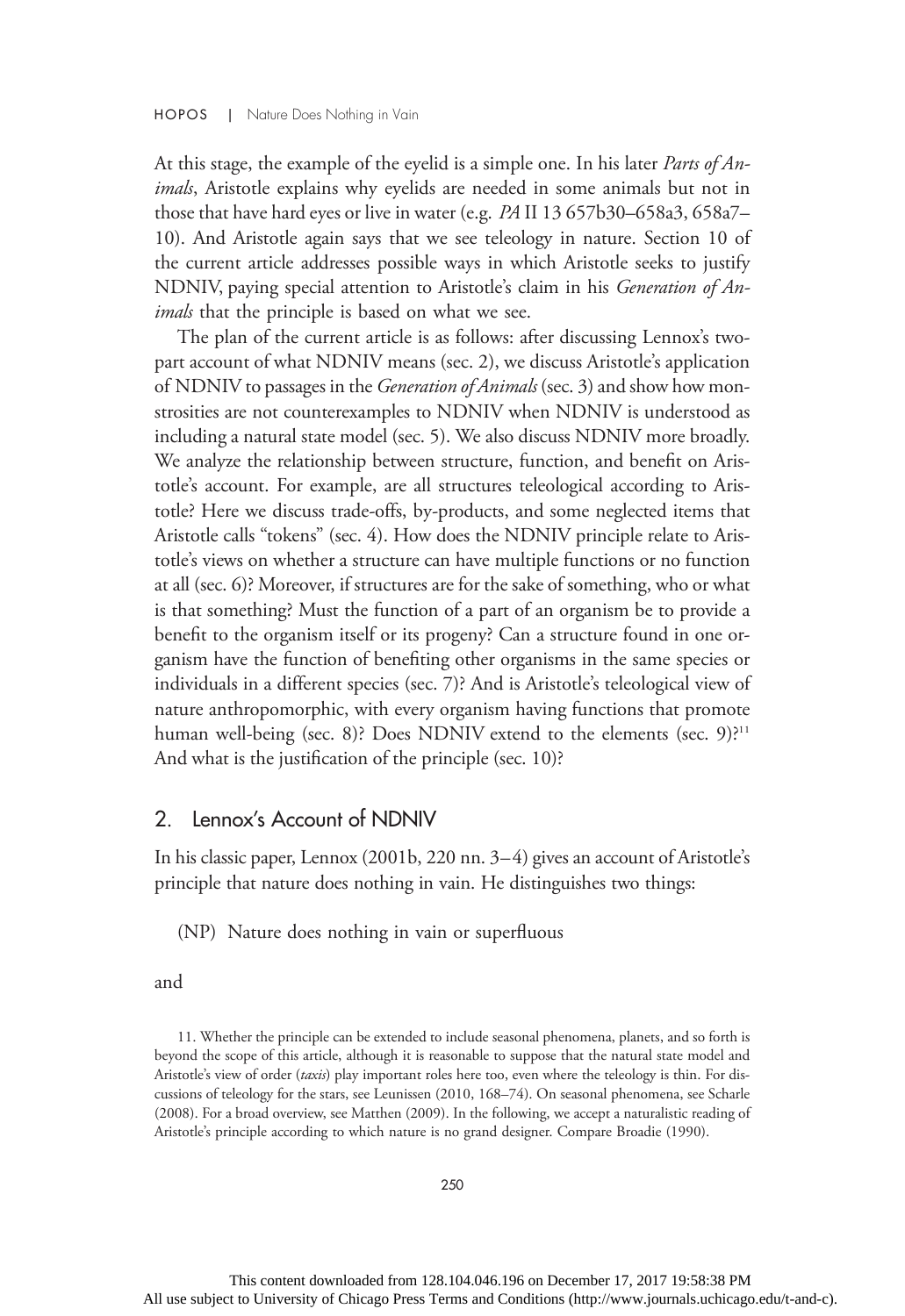$(NP*)$  Nature does nothing in vain and it does what is best (for the being of each kind of animal) given the possibilities.<sup>12</sup>

Lennox writes, "In general, while NP is used to explain the absence of a possible feature, the positive content of NP\* is used to explain a trait's presence" (215).

Lennox spells out the relationship between NP and NP\* more fully in his footnote 4: "In the biological explanations we will be studying, the principle that nature does nothing in vain or superfluous is often used without the added positive assertion that it does what is best, given the possibilities. I will use NP to designate the negative assertion, and NP\* to designate the combined assertion" (2001b, 220 n. 4). He then repeats his earlier point: "It is noteworthy that NP is used on its own to explain the absence of features for one reason or another thought to need explanation, while, as the last sentence in the passage we are about to discuss,  $NP^*$  is typically, though not invariably, used when a part is shown to be present because it is better that the animal have it."

Although Lennox's NP mentions both "in vain" and "superfluous," we think this is redundant, as superfluous traits are in vain. As mentioned earlier, we take "in vain" to cover both neutral and deleterious traits. Given this, NP is entailed by NP\*. If so, it is unclear why NP\* cannot explain both absences as well as presences, and, in fact, it does so in a passage that Lennox himself cites from the Progression of Animals, which Ross (1924, 124) considered an appendix to the Parts of Animals. In this passage, Aristotle uses the exact locution of NP\*. Lennox translates the passage as follows: "The cause of footlessness in snakes is both that nature does nothing in vain, but in every case attends to what is best for each thing among the possibilities, preserving the proper substantial being of each, and its essence; and *further*, and as we've stated previously, none of the blooded animals can move by means of more than four points" (IA 8 708a9–13; Lennox's emphasis). Lennox (2001b, 218) concludes that "NP\* is here stated in full form, and is cited as part of a complex cause of the lack of limbs in snakes, the other part being the principle that restricts the blooded animals to four limbs."

The assertion that NP and NP\* have separate uses involves an inconsistency, then, since the surface grammar of the two claims and the fact that superfluous traits are in vain make it obvious that the first is a consequence of the second.

<sup>12.</sup> This does not rule out the existence of other explanatory principles (see, e.g., Lennox 2001b, 220 n. 3).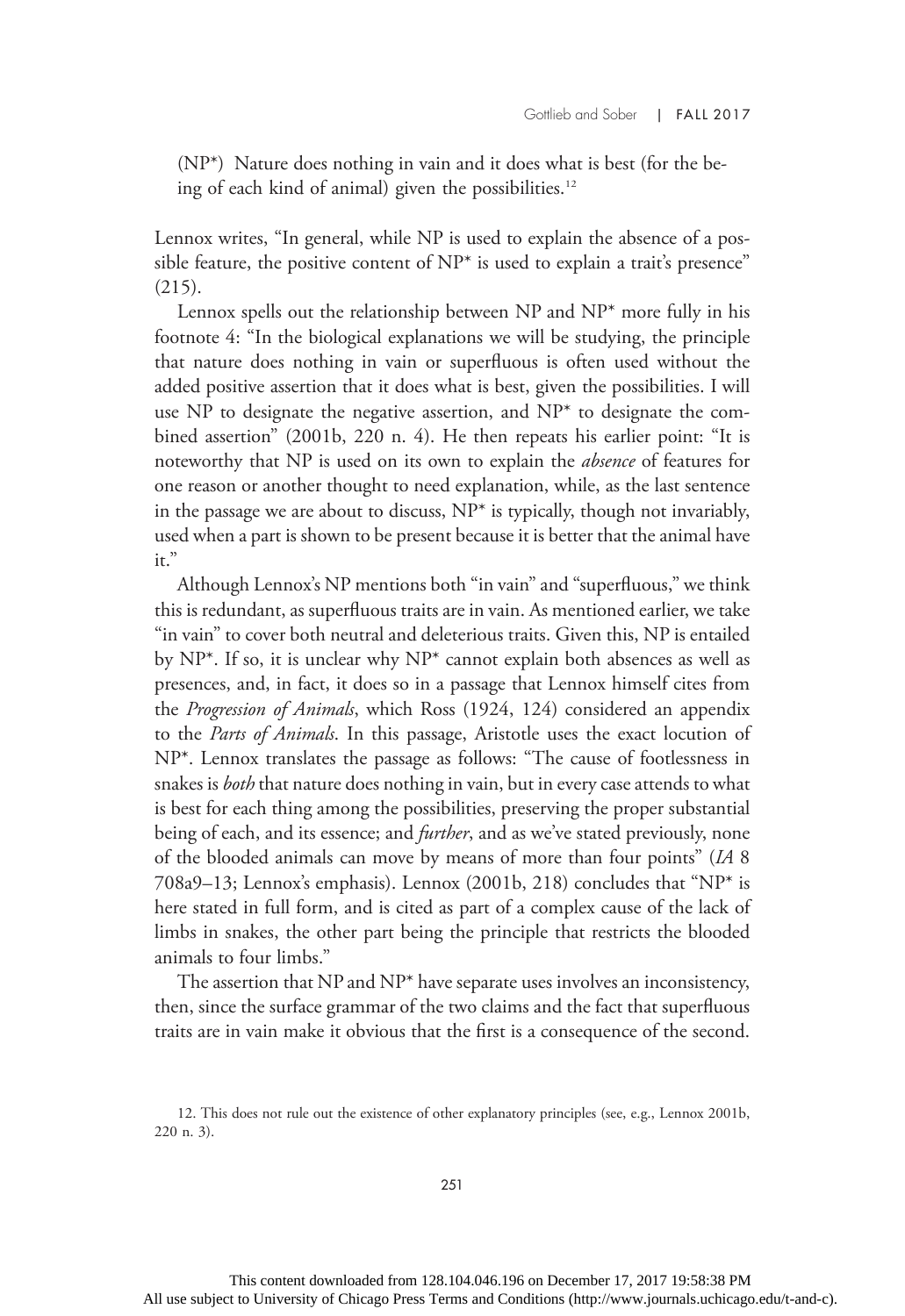This logical relationship suggests that the second proposition explains whatever the first does. We note, finally, that Lennox's NP and NP\* do not explicate what Aristotle means by "nature does nothing in vain," as each uses the very locution that requires clarification. For all these reasons, we suggest that our proposition 1, when fleshed out in terms of Aristotle's natural state model (proposition 2), is a better explication of NDNIV. These two principles are logically independent of each other, and together they explain both why some traits are present and why others are absent.<sup>13</sup>

#### 3. Aristotle's Use of the NDNIV Principle

Aristotle generally uses the NDNIV principle in comparative contexts. It is noteworthy that Aristotle's comparisons are almost always with other existing animals, not with animals that are purely imaginary.<sup>14</sup> Since other animals have feet, why do fish not have them, and since other animals do not have fins, why do fish have them? The Aristotelian scientist, like Darwin later, is mostly interested in differences between actual kinds of animals. Why is it, he wonders, that the basic functions of living beings, nutrition, locomotion, sense perception, and so forth, are carried out in myriad ways in the animal world? Why does the elephant have a trunk when no other animals do? Why do humans use their teeth, lips, and tongue for speech, when no other animals do? Why is there such variation?

Aristotle's answer is that nature does nothing in vain. As Lennox points out, this cannot mean that some Platonic demiurge is at work. Instead, in Lennox's interpretation of Aristotle, it is the formal nature of the animal in question that does nothing in vain, making use of the materials at hand. For example, in a horned animal, according to Lennox (1997/2001a, 191), it is "the nutritive actions of the animal's soul" that make its earthen nutrients move upward to form horns. "The nature making use of this material . . . is the formal nature of the animal in question—the causal agent dynamically producing and maintaining the composite substance."

13. An anonymous referee has suggested that Lennox's principle should be glossed as follows: "NP: For all F, S has F if and only if S serves a function; NP\*: For all F, S has F only if F is the best way possible for S to realize a given function." We do not think that this is what Lennox says, but it is worth considering in its own right. The first problem is that it leaves it open what "function" means. There are many understandings of this concept that are not Aristotelian (see, e.g., Ariew, Cummins, and Perlman 2002). The second problem is that it fails to commit to the use of a natural state model, which we think is central to Aristotle's principle.

14. The exception in such comparisons is the "backwards-grazing oxen" of PA II 16 659a17–20, which are mythical creatures.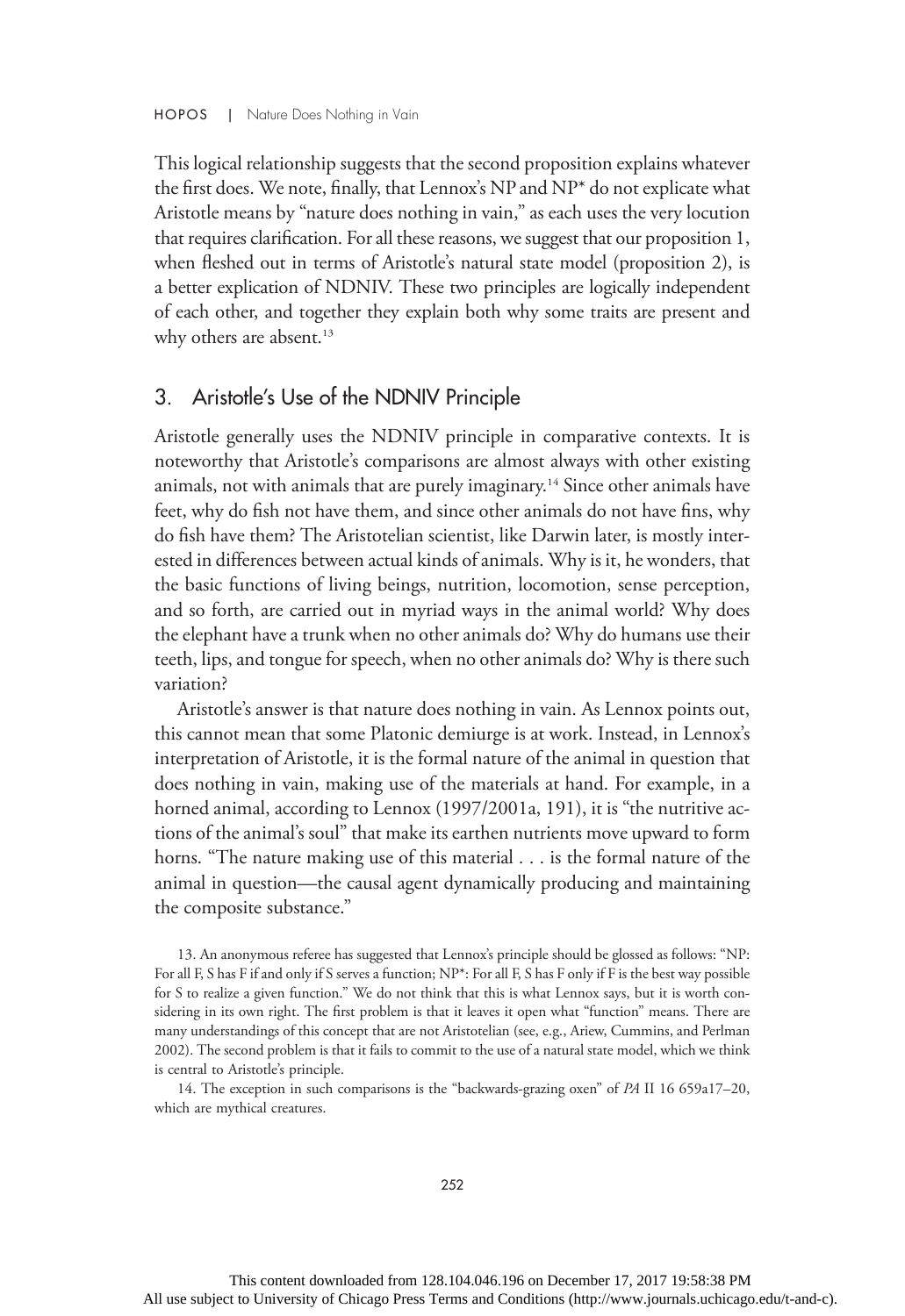Two central examples of the NDNIV principle in the Generation of Animals relate to the orderly development of an animal. "As nature does nothing that is in vain or superfluous (περίεργον), it is plain that she will not do anything too late or too soon, for in that case what came about would be in vain or superfluous. Therefore the separation of the eyelids and the capability to move them must occur at the same time" (GA II 6 744a37–b2). In order for nature to do nothing in vain, the process must take place in a particular order at the appropriate time.

Aristotle makes a similar point about the formation of sinews and bones with the materials, time, and place that are natural (GA II 6 743a25). He also argues that reproductive organs, capacities, and residues are formed at the same time "because it is better thus," as it is with all organs  $(GA IV 1 766a5-10)$ , and he notes that milk is formed in the mother at the right time (GA IV 8 776a15– 17).15 Aristotle also explains how the natural development of an animal continues after birth and must also take place in an orderly fashion. For example, once the period of suckling is over, an animal needs teeth to eat. Here again, according to Aristotle, "nature does nothing in vain in respect of the things that are possible in every case" (GA V 8 788b22–23), and the teeth are formed in an orderly fashion. Aristotle argues that if, as Democritus claims, the teeth were formed only at maturity (and thus too late), nature would be defaulting on one of the things it is possible for her to do.

Therefore, in the *Generation of Animals*, it is clear that NDNIV is true because the natural development of an animal proceeds in an orderly and timely fashion, just as the making of an artifact or the unfolding of a drama proceeds in an orderly way, absent interfering forces. Aristotle is using a natural state model.

In his Poetics (7 1450a31–36), Aristotle argues that a beautiful theatrical plot is like a beautiful animal; its parts must be arranged in an orderly fashion and it must be the right size. The analogy can be taken in two different ways. First, there is an analogy between the plot of the play and the adult animal that has its parts arranged in the right order and also that is of the right size. Second, there is an analogy between the unfolding plot of the play and the process of the animal's development, which is orderly and takes a particular amount of time. In the case of a tragedy, the playwright writes the plot before it is enacted on stage. In the case of an animal, no one has written any plot, but because of its essential nature, the animal will develop in an orderly way, and this

<sup>15.</sup> The discussion is reminiscent of Aristotle's view in his Nicomachean Ethics (e.g., II 6 1106b21-22 ) that the good person must do the appropriate things at the appropriate times and so on.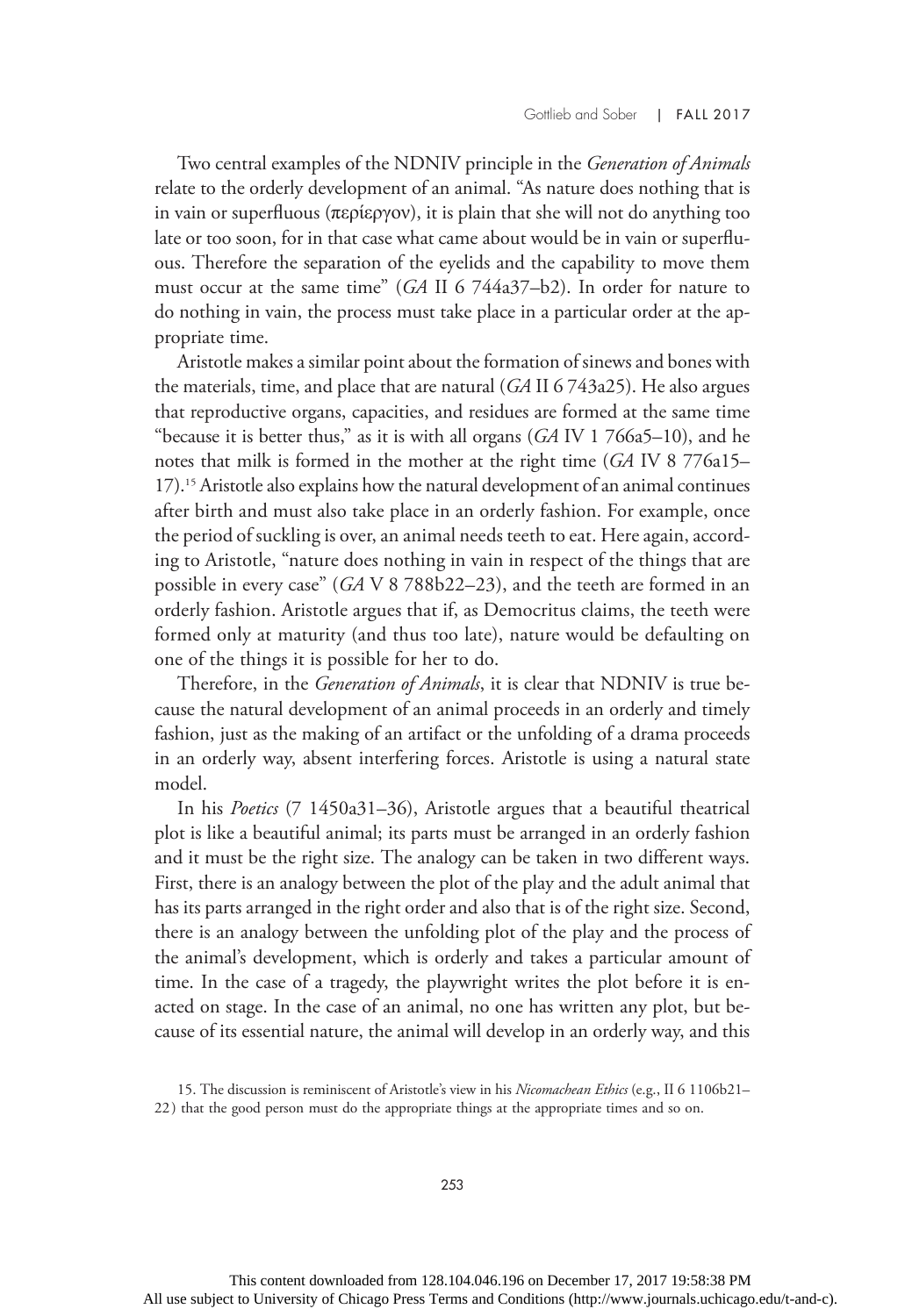is what occurs if its development is unimpeded. The analogy fits both Aristotle's discussion of the parts of animals and his discussion of the generation of animals.

Another of Aristotle's examples in the *Generation of Animals* relates to the idea that there could be superfluous *activities*. Aristotle says that "nature does nothing superfluous (περίεργον, extra work)" and supports this by pointing out that the female does not need to emit semen if the male does so, because if the uterus emitted any semen outside itself, it would have to be drawn back in again (GA II 4 739b18–20). The idea is that natural processes do not involve superfluous steps, but whether a process is needed in the first place may depend on a process in another animal that occurs simultaneously. Here, NDNIV applies to processes as well as to parts, which is an extension of the principle.

Aristotle also expands the application of NDNIV by arguing that in animals where male and female are separate the female cannot reproduce alone, for otherwise the male would be in vain. Aristotle asserts this even though he acknowledges reports that there are species of fish that have females that reproduce on their own (GA II 5 741a33–b5). Aristotle is not quite convinced by this fishy report, but he takes it seriously enough for discussion. Aristotle returns to this issue later in relation to birds: "If there were no such thing as a male in the genus of birds, the egg would have been formed as it is in fishes, supposing there really is some species which generates without the male; though I mentioned earlier in this connection that this has not yet been sufficiently observed. Actually, however, both male and female exist in all birds" (GA III 7 757b20–24; Peck 1942). If, as Aristotle claims, the male contributes sensory soul, and the female only nutritive soul, she should not be able to reproduce another animal by herself, since sense perception is the defining feature of an animal. But then no animals should be able to generate spontaneously either, as Aristotle claims.16

While this discussion includes a comparison of different types of animals, as in the Parts of Animals, Aristotle is not explaining why an animal of a certain kind has a particular part but why at least some animal species need both male and female. Here we see Aristotle's NDNIV deployed to explain a polymorphism.

<sup>16.</sup> See, e.g., GA III 11 and History of Animals [HA] V 15. Johnson (2012) ingeniously argues that Aristotle almost foresaw abiogenesis. Just as someone may spontaneously recover health without the aid of a physician, as the ancient physicians already knew, so it is possible for spontaneous generation of an animal to be produced by heat, with the form of the animal largely determined by the matter.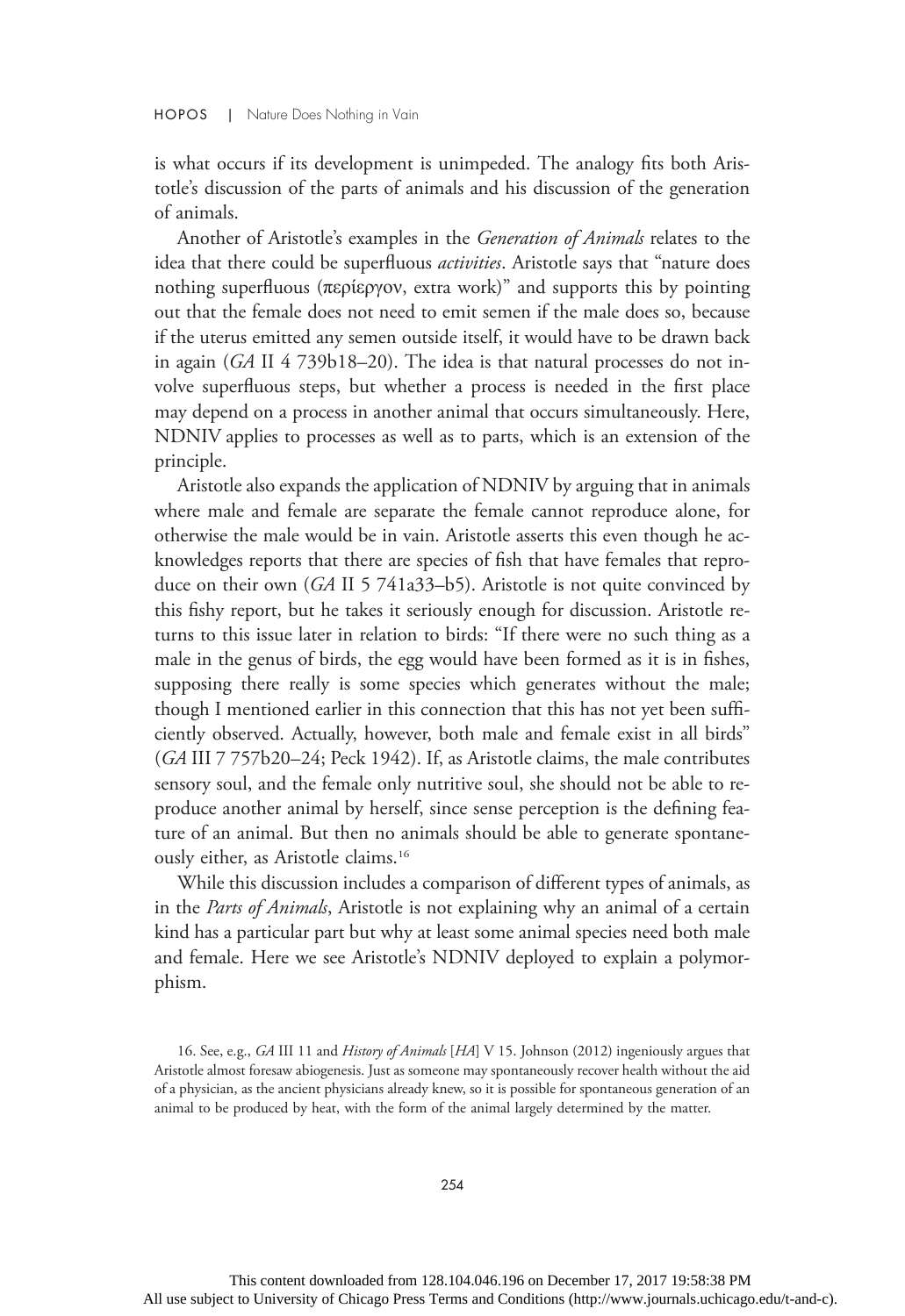### 4. Does NDNIV Entail That All Structures Are Teleological?

Nature presumably is not acting in vain when some properties compensate for others—for example, when trade-offs are necessary between having eyes that are hard for protection and fluid for better vision (PA II 13 657a30–35). Another example is the positioning of the windpipe in front of the esophagus in some animals, which needs to be righted by extra structures, in this case, the epiglottis (PA III 3 664b20–665a22).

One might think that Aristotle holds that absolutely everything in nature is for something, like the much-lampooned Dr. Pangloss in Voltaire's Candide who thought that everything was for the sake of something in this best of all possible worlds.17 That is not Aristotle's view. In his De anima, Aristotle is circumspect in his comments about natural objects and processes. He says, "For everything in nature exists for the sake of something or will be an accident of those things which are for the sake of something" (de An. III 12 434a31-2; Hamlyn 1993). The second disjunct is highly significant. There are things that are not for the sake of anything—for example, residues (leftover materials) but are by-products of teleological processes. Sometimes the residues find a new use, but this is not always the case. As Aristotle says, the bile around the liver is a residue and is not for the sake of anything: "Now sometimes even nature makes use of residues for some benefit, yet it is not on this account necessary to seek what something is for in every case; on the contrary, when certain things are such as they are, many other things happen from necessity" (PA IV 2 677a16–18; Lennox 2002). Aristotle's distinction foreshadows the separation of "selection for" from "selection of" in the case of natural selection. Traits can be present because of natural selection even though there is no selection for having those traits. There is "selection of" by-products. For example, in the lineage leading to present-day mammals, there was selection of red blood, but there was no selection for redness (Sober 1984, 99–100).

On Aristotle's account, an item that is a by-product or structure can gain a new use.18 For example, excess matter is put to extra use in the horns of horned animals. And the parts of an animal may gain new functions, as with human teeth, which are used for cutting up food and for speech. Humans therefore have advantages over other animals, but, presumably, the lack of these advan-

<sup>17.</sup> On this problem in a modern context, see Gould and Lewontin (1979) and Sober (1985).

<sup>18.</sup> Leunissen (2010, esp. 18–19, 85–99) refers to these as cases of "secondary teleological causa-

tion," although her analysis of three different types of secondary teleology is controversial.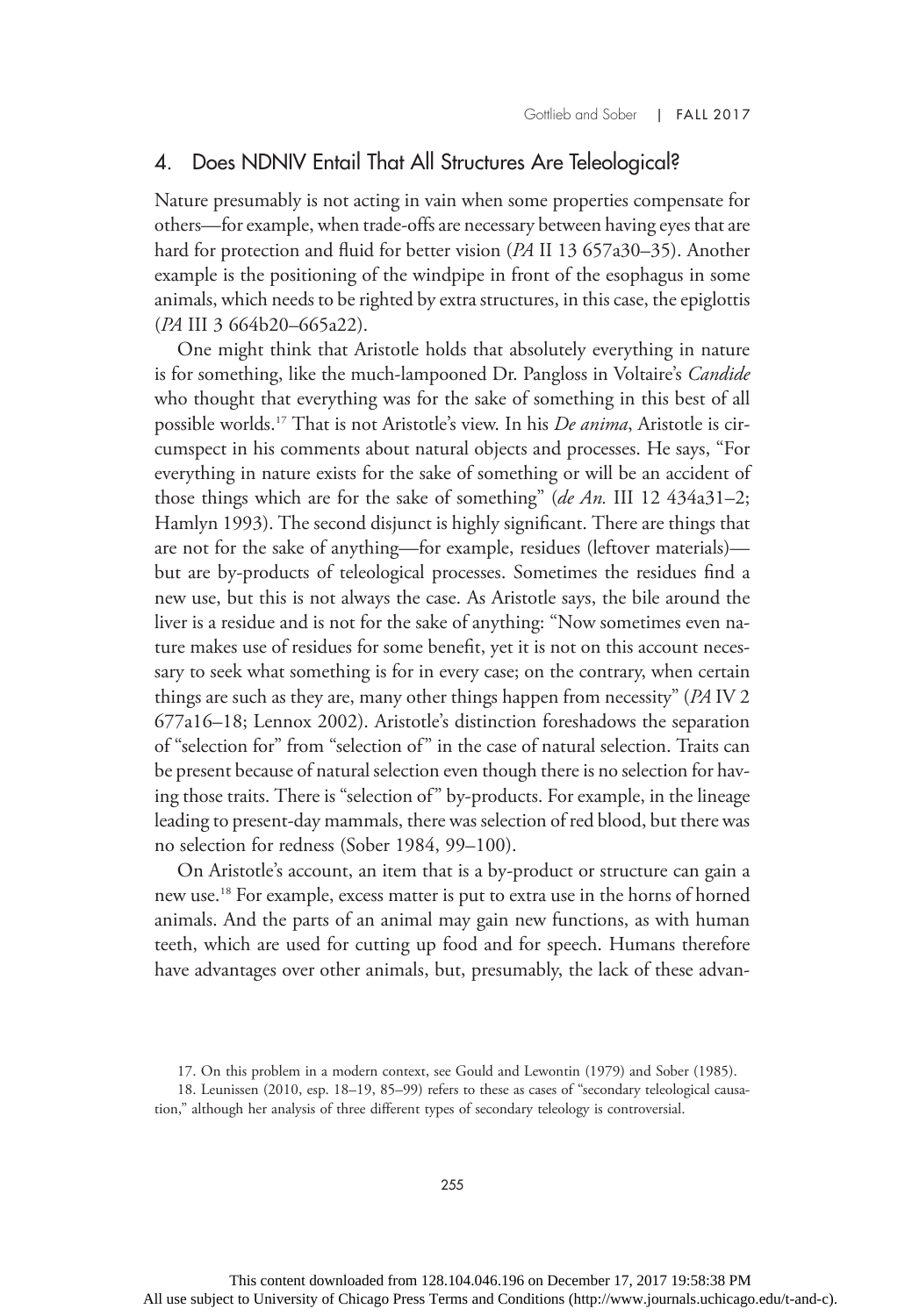tages in other animals does not mean that nature in their case has acted in vain.19 Perhaps this is the explanation of Aristotle's distinction between parts that are not just for the sake of something but are also for the well-being of an animal (de An. III 435b19–21). What is best may cover what is adequate and what is really best.

The idea that an existing structure may gain a new use can also be found in Darwin. Darwin argued that skull sutures in mammals do not exist to facilitate live birth but that the sutures in fact do facilitate live birth. His idea is that skull sutures were present before live birth evolved (Sober 2011, 38–39): "The sutures in the skulls of young mammals have been advanced as a beautiful adaptation for aiding parturition, and no doubt they facilitate, or may be indispensable for this act; but as sutures occur in the skulls of young birds and reptiles, which have only to escape from a broken egg, we may infer that this structure has arisen from the laws of growth, and has been taken advantage of in the parturition of the higher animals"(Darwin 1859, 197). Similarly, Darwin says that lungs evolved from the swim bladder (190). If the swim bladder is a structure that had one function (flotation) and now is used for a new function (respiration), this would parallel Aristotle's discussion of human teeth, although Darwin is here using a theory of evolution that Aristotle does not hold.

Aristotle also notes that some structures in animals have no functional role at all. For example, there are livers in some animals that are too small to perform any function (PA III 7 669b25–32) and tail stubs in some animals (PA IV 10 689b3–6; cf. those of some apes in HA II 8 502b21–23). Aristotle says that these are there merely "by way of a token" (or sign [σημείον]). Aristotle's explanation is unclear, but perhaps these structures point to the characteristics of the larger grouping to which these animals belong (PA IV 10 689b2–6).20 In the other animals, these structures do have a functional role. Aristotle could not have known how these observations would eventually support Darwin's very different theory, in which these tokens are vestiges of functional structures found in ancestors. This is why human beings have tailbones.

<sup>19.</sup> See, too, Polansky (2007, 508-9) on why stationary animals do not have locomotion (de An. III 9 432b19–26).

<sup>20.</sup> Ross's (1924, 127) explanation, that, according to Aristotle, these structures "indicate the normal though in such cases unfulfilled intention of nature," seems too strong, although what is best for such creatures is surely limited by their size and other features. (Ross's use of "intention" is metaphorical.)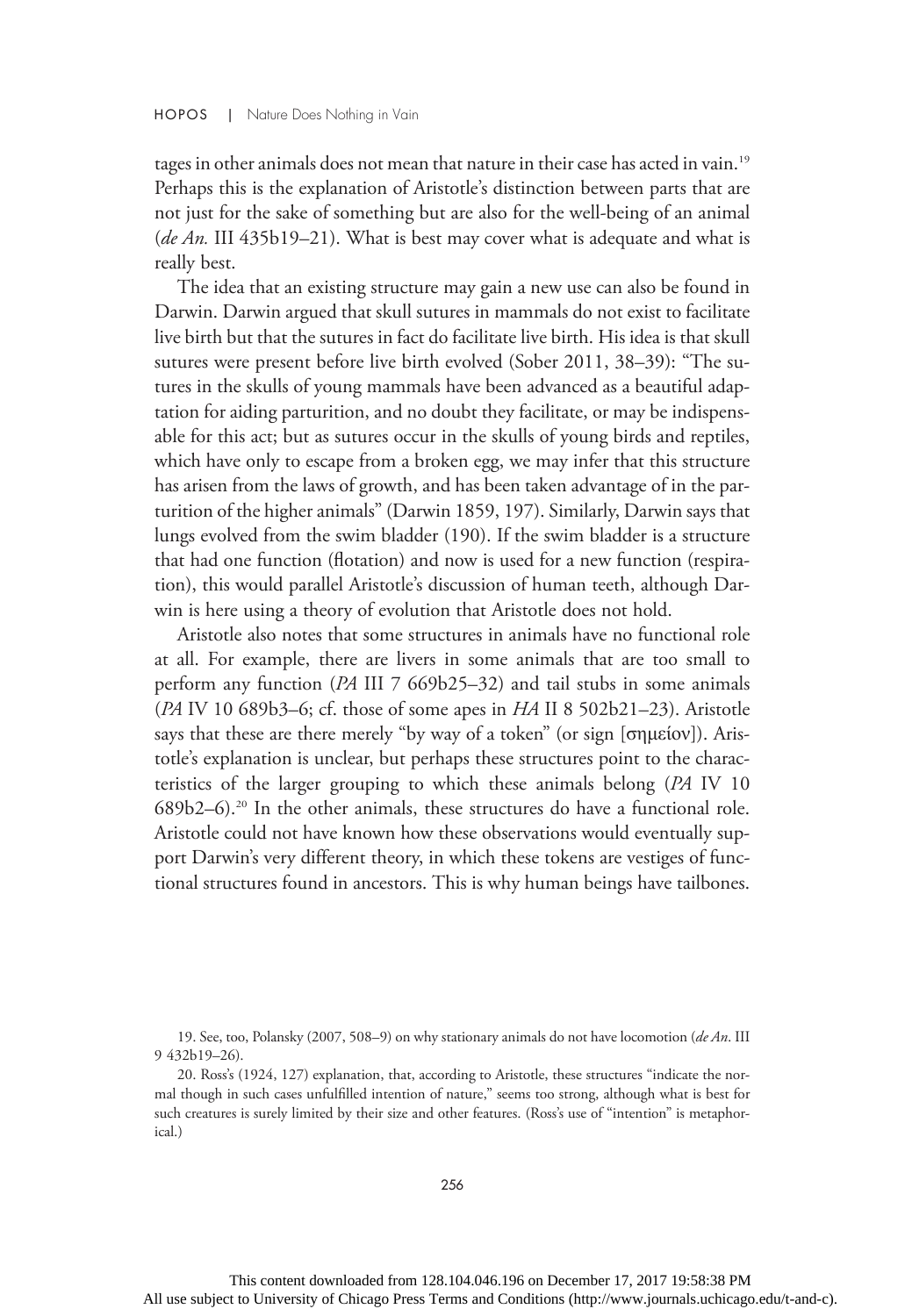According to Aristotle, then, not all biological phenomena are teleological, but by-products and other nonteleological structures are parasitic on teleological phenomena.<sup>21</sup>

# 5. The Role of the Natural State Model in the NDNIV Principle

The previous section shows that Aristotelian teleology is complicated. Even if nature does nothing in vain, that does not rule out the existence of by-products and structures that by themselves have no teleological role. In addition, while nature does nothing in vain, biological processes may sometimes fail to be successful. In the De anima, Aristotle comments that "nature does nothing in vain and never fails in anything that is necessary except in case of maimed and imperfect animals" (de An. III 9 432b21–23). This is an odd way to present the principle, since it makes NDNIV sound vacuous—it seems to say that nature does nothing in vain except when it does. As we will see, there are two ways of understanding the principle, but the one that uses the natural state model provides the more plausible interpretation of NDNIV and the best explanation of Aristotle's discussion of monstrosities.

Although Aristotle mentions monstrosities in other works, the Generation of Animals IV 4 provides his most detailed discussion. Some monstrosities (τέρατα), Aristotle says, are not monstrosities at all but just resemblances. Aristotle explains that people say that a calf has a child's head, when in fact the calf's head merely resembles that of a child. No more than resemblance is at issue here, according to Aristotle, because it is not possible for a creature of one species to be born with the head of a creature of a different species if the gestation periods of the two kinds of creature are different (GA IV 4 769b16–26). However, Aristotle does give examples of animals born with too many or too few limbs or without organs that they should have. Aristotle thinks that monstrosities occur more often in animals that bear numerous young because the numerous offspring impede each other's development (GA IV 4 770b25–27). In other words, the young fail to develop correctly because of interfering forces. Their natures

21. Here again we see a parallel with Darwin (1859, 206), who says, "It is generally acknowledged that all organic beings have been formed on two great laws—Unity of Type, and Conditions of Existence... . On my theory, unity of type is explained by unity of descent. The expression of conditions of existence ... is fully embraced by the principle of natural selection. For natural selection acts by either now adapting the varying parts of each being to its organic and inorganic conditions of life; or by having adapted them during long-past periods of time... . Hence, in fact, the law of Conditions of Existence is the higher law; as it includes, through the inheritance of former adaptations, that of Unity of Type." Whereas Aristotle thinks that traits that are useless for an organism are to be explained by their connection to other traits in the same organism that are beneficial, Darwin introduces a temporal dimension and proposes that traits that are now useless are present because they once were beneficial.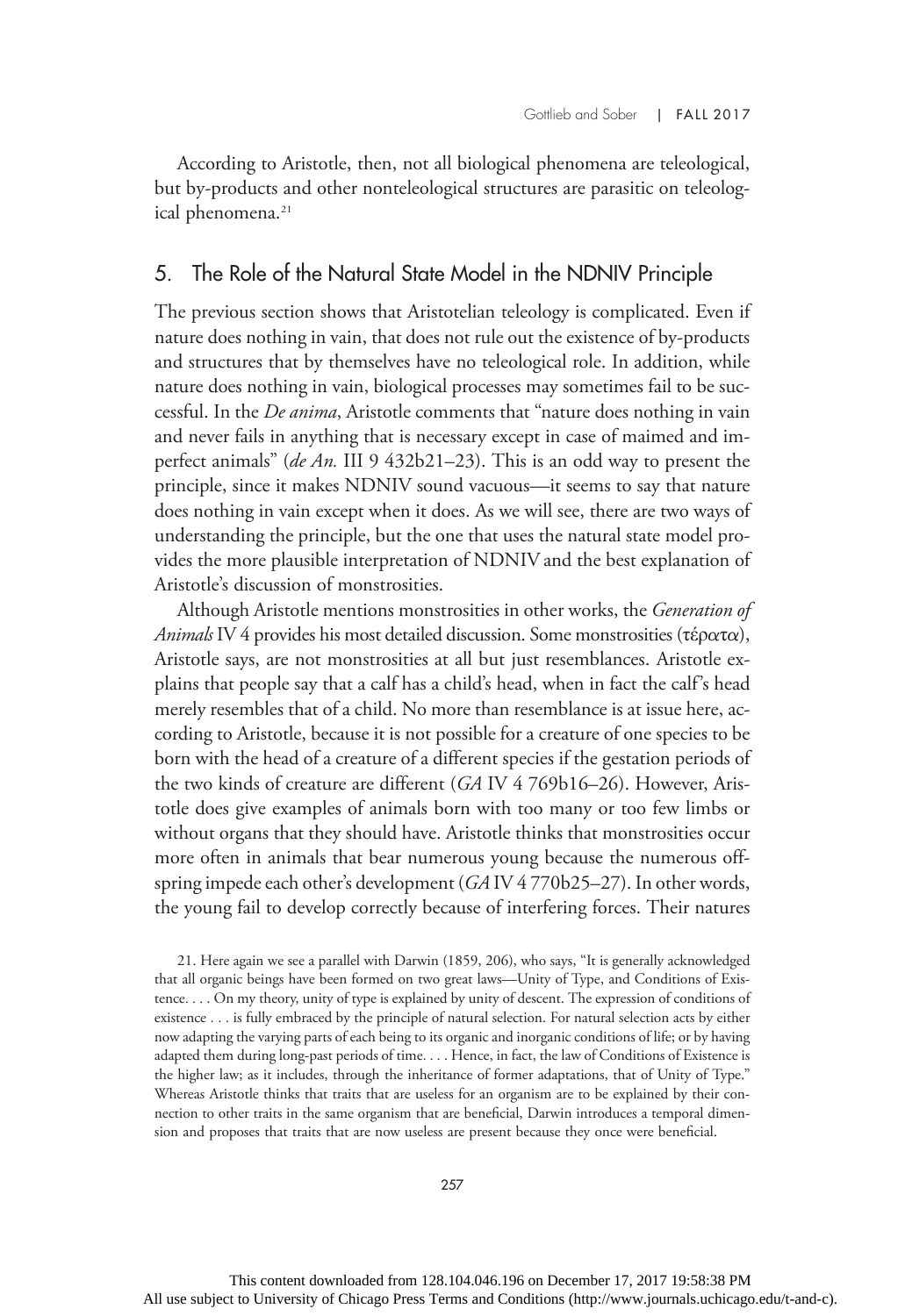have been thwarted. Aristotle is more precise in the following passage about what this means: "A monstrosity, of course, belongs to the things that are contrary to nature, but not contrary to all of nature but that which is for the most part. For nothing comes about contrary to nature that is always and by necessity, but only among those things that happen thus for the most part, and can also happen otherwise" (GA IV 4 770b9-13). Aristotle goes on to explain that things that occur contrary to the natural order (τάξις) are not simply by chance. He concludes that things that are contrary to nature are in a way in accordance with nature, whenever the formal nature fails to master the material nature (GA IV 4 770b13–17). The whiff of vacuity that attaches to the claim that nature does nothing in vain except in the case of monstrosities can be dispelled if what Aristotle has in mind is that there may be monstrosities in nature (that is, to use modern terminology, in the flow of spatiotemporal events) while at the same time it is true that, by nature,<sup>22</sup> animals will reach their natural state if there are no interfering forces.<sup>23</sup> According to one reading, the NDNIV principle describes what happens by nature; according to the other, it refers to what happens in the course of nature (i.e., in the realm of spatiotemporal events). The former reading provides a more plausible interpretation of Aristotle's view and is the one presented in our analysis of NDNIV.

#### 6. Does NDNIV Entail That There Should Be Only One Function for Each Organ?

One might think that the principle that nature does nothing in vain means that if a single organ can serve multiple functions then it is "in vain" to have distinct organs, each with a single function. This is exactly how Aristotle describes organs in the bulk of his biological works. There are many organs described in the Parts of Animals that have more than one function. In the case of the hand, Aristotle comments as follows: "The hand would seem to be not one instrument, but many; indeed it is, as it were, an instrument for instruments. . . . For the hand becomes a talon, hoof, horn, spear, sword, and any other weapon or instrument,<sup>24</sup>—it will be all these thanks to its ability to grasp and hold them

24. This is probably Aristotle's way of saying that the same structure has many functions, not that there are many structures with different functions.

<sup>22.</sup> "By nature" (φύσει) is an Aristotelian locution. For example, according to Aristotle in the Topics (V 5 134a29–30, 134b5–7), humans are by nature bipeds even though a particular human may lack two legs. However,"biped" here is a distinctive property of human being. Its relationship to the formal nature of human being is not discussed in the Topics.

<sup>23.</sup> This should not be taken to mean that "interfering" forces are always negative. According to Aristotle, sometimes interfering forces may have positive results, as in the development of females necessary for the continuation of many species.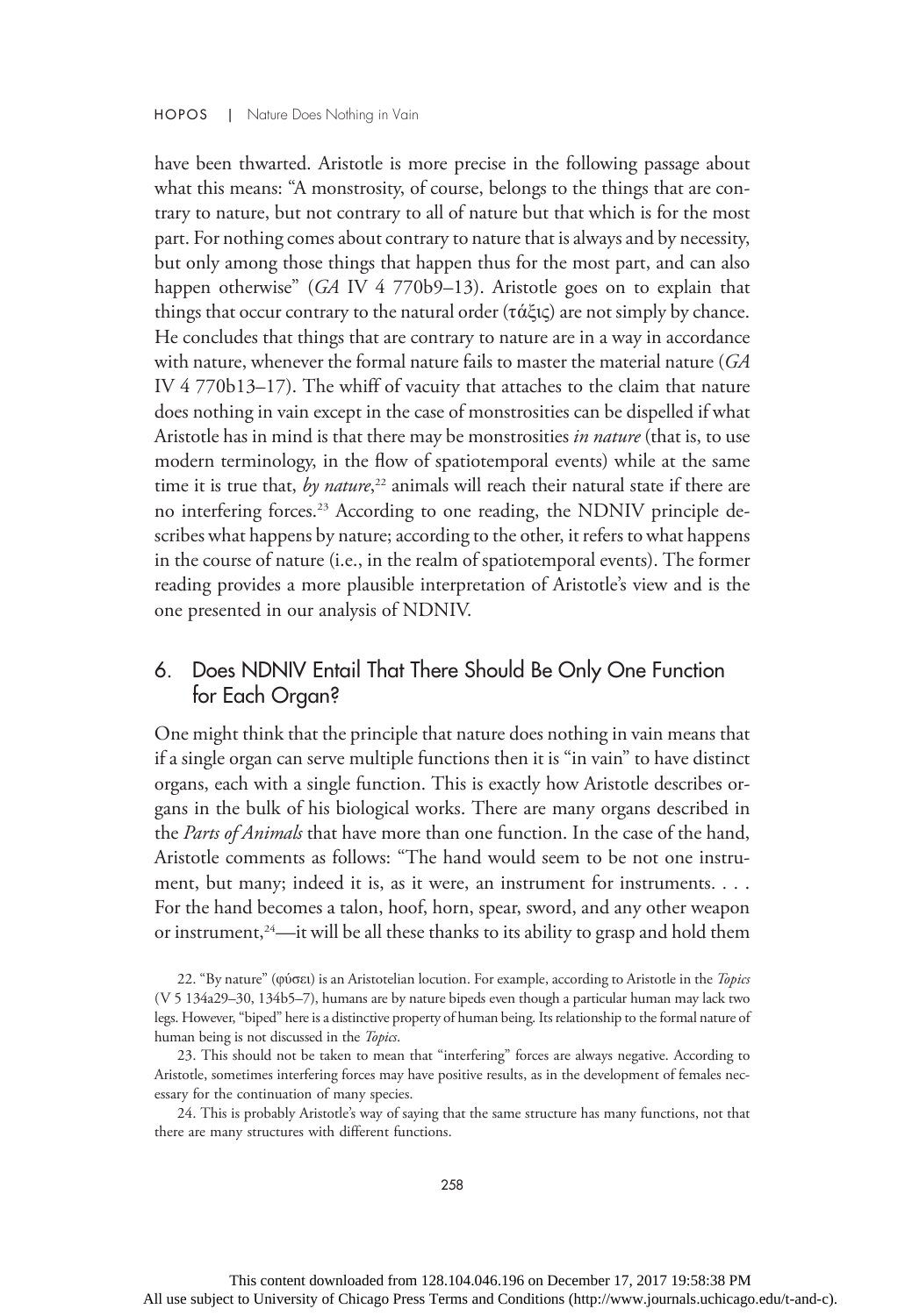all. And for this the form of the hand has been adapted by nature" (PA IV 10 687a20–687b7; Lennox 2002). In human beings, the lips protect the teeth and are also used for speech: "In the other animals the nature of the lips is for the preservation and protection of the teeth. That is why, as they have either precise and beautiful teeth or the opposite, so too do they have the lips differentiated. But human beings have lips which are soft, fleshy and capable of separation, both for the sake of protecting the teeth (as the others do) and even more on account of the good (διὰ τὸ εὺ); for these can also be used for speech" (PA II 16 659b 28–33; Lennox 2002). The tongue also discriminates flavors and facilitates speech (PA II 16 660a1). And the mouth combines different roles in different species: "All those animals that breathe and cool themselves from outside have the nature of the mouth both for the sake of those functions and for respiration besides. For nature, in virtue of itself, as we just said, puts the parts of all animals to many distinctive uses, for example, in the case of the mouth nourishment is common to all, while strength is distinctive to some and speech to others, and again breathing is not common to all. But nature has collected these uses together in one, producing a differentiation of this part for the differences of its operation" (PA III 1 662a16–24; Lennox 2002). Tails too have a combination of functions (PA IV 10 690a2–4), and the elephant's trunk serves as both a long nostril and a hand (PA II 16 658a33–659a37).

However, in the *Politics*, Aristotle formulates a new principle apparently at odds with the examples just mentioned: "Nature makes nothing in a miserly spirit, as smiths do when they make the Delphic knife to serve a number of purposes: she makes each separate thing for a separate end; and she does so because the instrument is most perfectly made when it serves a single purpose and not a variety of purposes" (Pol. I 2 1252b1-5; Barker 1995). The sentiment that nature does not make the equivalent of Swiss army knives when separate instruments will do just as well is echoed in the Parts of Animals where Aristotle says that nature eschews the kind of multipurpose military equipment that is cheap to make: "And it is better, where possible, not to have the same instrument for dissimilar uses, but rather the defensive one most sharp, and the one that is to be a tongue spongy and able to draw in nourishment. For where it is possible for two things to be used for two functions without impeding each other, nature is unaccustomed to making things as does the coppersmith who, to economize, makes a spit-and-lampstand." However, Aristotle immediately adds the following proviso: "But where this is not possible, nature makes use of the same thing for multiple functions" (PA IV 6 683a19–26; Lennox 2002). Yet, this does not seem to cover the first examples we discussed.

In Aristotle's account, then, sometimes an organ has a single function and sometimes it has multiple functions. Indeed, sometimes a system of organs is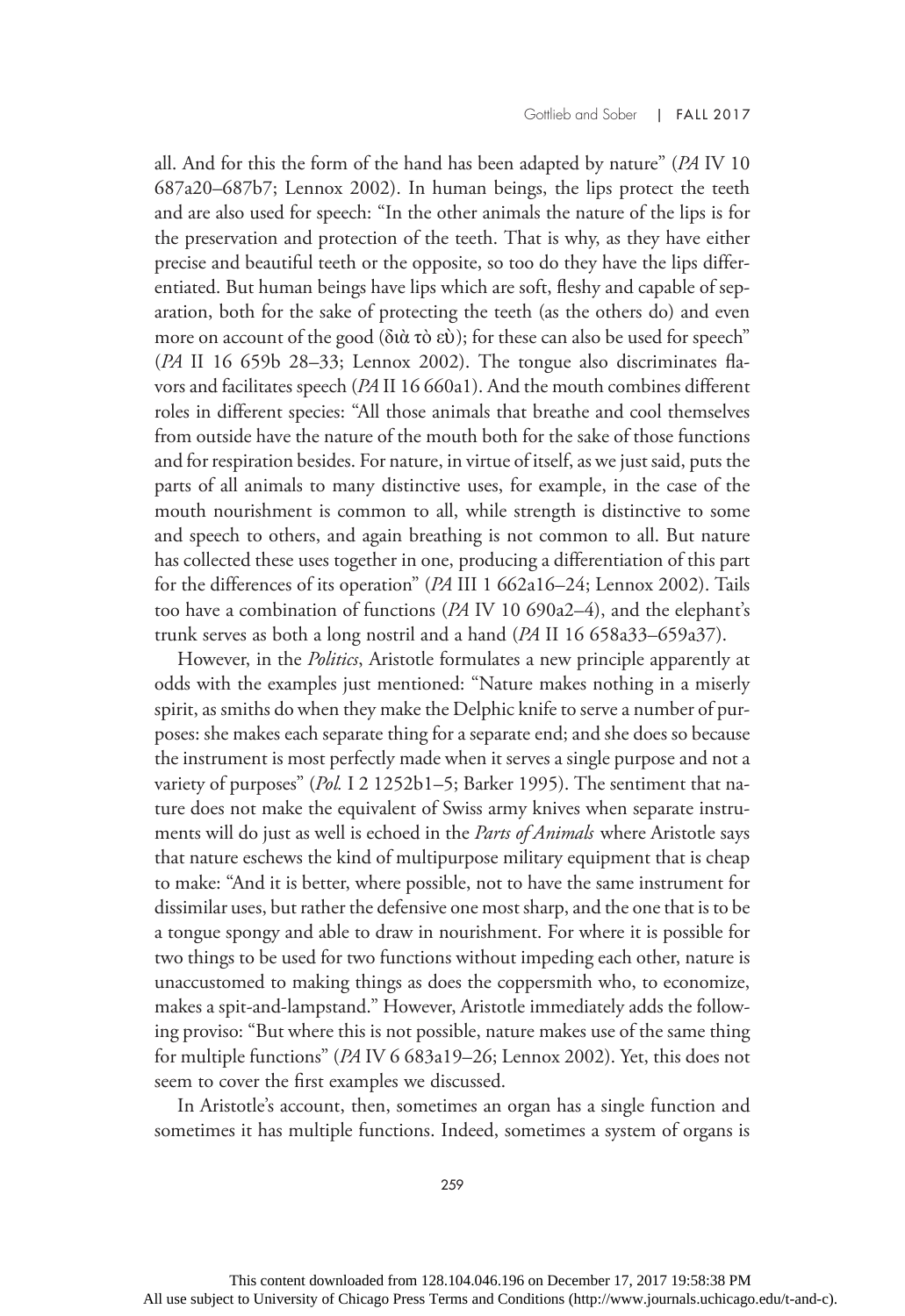needed for a certain function. For example, a system of bones is needed, not an isolated bone (PA II 9 654a32–654b18). Aristotle's account, then, is more flexible than the passage in the *Politics* suggests. Nature does what is needed in each situation.

# 7. According to NDNIV, Can the Traits of One Organism Be for the Benefit of Others?

Does the NDNIV principle entail that an organism will have characteristics that confer benefits only on itself unless there are interfering forces in its development? For example, if elephants have trunks by nature, does this mean that trunks are useful solely for the elephants that have them?25 Can particular animals of a certain kind have traits that, by nature, confer benefits on others? And is it the function of those traits to confer such benefits?

As we have seen, Aristotle argues that an organism may have characteristics that confer benefits on its young. Milk is formed in the mother at the right time to nurture the child  $(GA IV 8 776a15-17).<sup>26</sup>$  However, it is controversial whether the NDNIV principle extends further.<sup>27</sup> On the face of it, a passage in the Parts of Animals suggests that an organism can have a trait or structure whose function is to aid a conspecific that is not its offspring and even to have the function of benefiting organisms in another species. According to Aristotle, dolphins and selachians (especially sharks) are particularly greedy, but nature has found a way to remedy that deficiency and also to benefit their prey:

25. On the organs and other parts being good for the animal, see Cooper (1987, esp. 251). Gotthelf (2012, 47) argues that good is not part of what it is to be a goal, but he still agrees that the goal is good. See, too, sec. 8 below.

26. One might argue that this presents problems for Aristotle's metaphysics. If it is part of the mother's formal nature to be capable of producing milk, then male and female have different formal natures. If this is so, it would seem to contradict Aristotle's view that male and female are mere accidents of their species (Metaphysics [Metaph.] X 9) and so will not have distinct forms. If, on the other hand, male and female have the same formal nature and different material nature, then it must be material nature that here does nothing in vain. However, Aristotle does not appear to accept the latter view since he elsewhere explains that while it is in the nature of male and female deer to have horns (antlers), female deer lack them because they would be both useless and harmful to the females (PA III 2 664a5–8; cf. Grene 1963, 145–48). This is not a merely material explanation for the difference, since it mentions usefulness. The case of male and female was discussed above.

27. Darwin (1859, 205) thought that his own theory would be disproved if organisms had traits whose only benefit fell on individuals in other species: "Natural selection can produce nothing in one species for the exclusive good or injury of another; though it may well produce parts, organs, and excretions highly useful or even indispensable, or again highly injurious to another species, but in all cases at the same time useful to the possessor."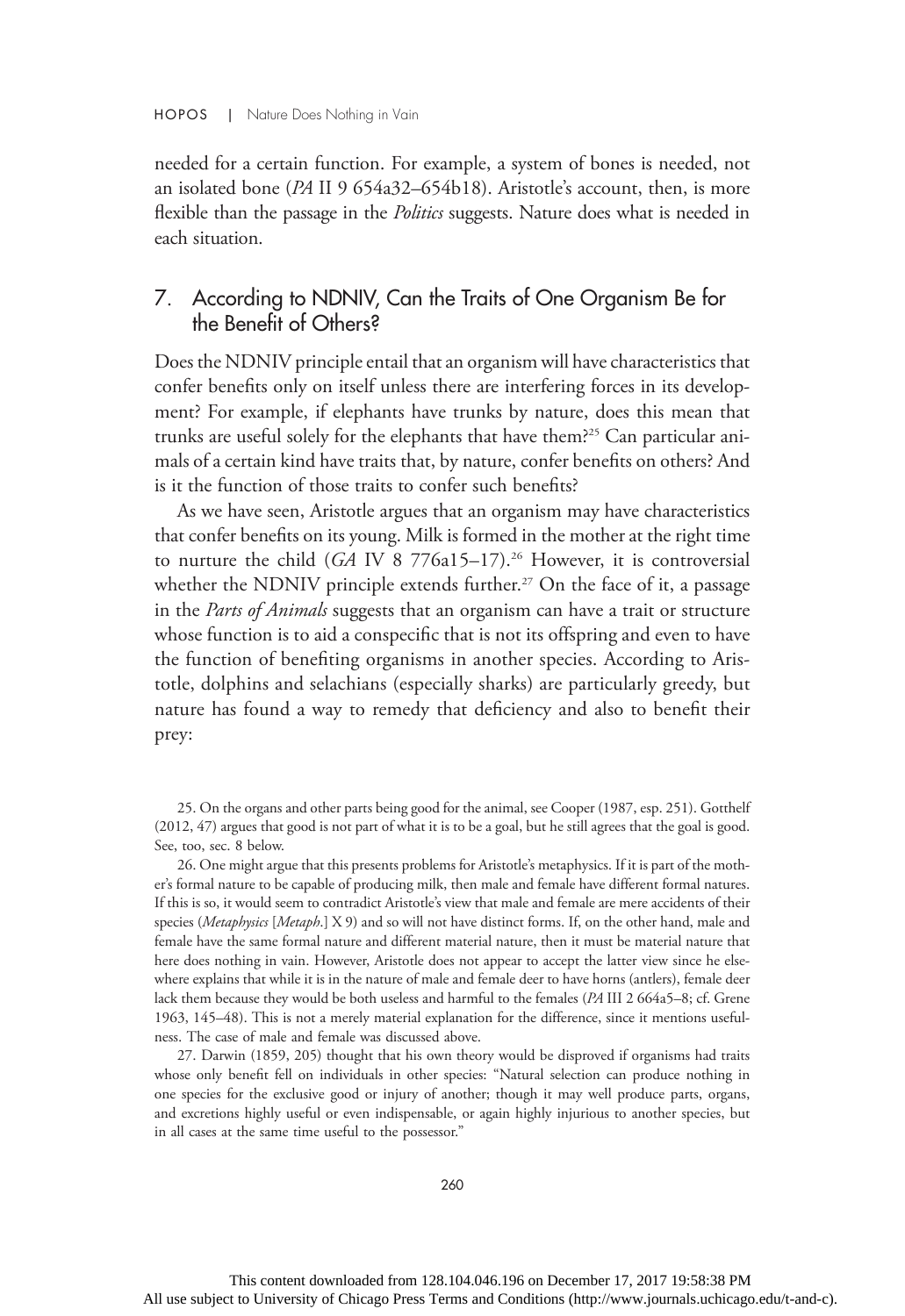Fish also differ in respect of the mouth. In some the mouth is placed straight across, and towards the front, but in others on the underside, e.g., the dolphins and selachians; and they turn belly up to seize their nourishment. And nature *appears* to do this not only for the sake of the preservation of the other animals (for during the turn the other animals escape, because of the delay; for all such creatures are carnivorous), but also in order that they do not follow their gluttonous ways regarding nourishment; for if they could grasp it easily, they would be destroyed owing to being quickly sated. And in addition to these reasons, the nature of the snout, being curved and narrow, is unable to open widely. (PA IV 13 696b24–35; Lennox 2002)

Lennox mentions this as a "problematic passage." Although he does not think the point is decisive, he argues that the word "appears" (our emphasis above) can be read to mean that this is not really the case (Lennox 2001a, 199). He concludes as follows: "Given that the overwhelming preponderance of passages in PA II–IV tell against supposing that 'nature' here refers to a cosmic nature designing one animal one way in order to help other animals escape, and given the many reasons to doubt that Aristotle takes the proffered explanation seriously, this passage cannot be used as a serious piece of evidence against taking nature in *PA* II–IV as I have been suggesting" (199).

Lennox's worry about "cosmic nature" seems out of place.<sup>28</sup> Nothing in this passage suggests that the nature of dolphins and sharks fails to explain their turning on their backs while eating; Aristotle says they do this to remedy a defect in their anatomy that makes the fish greedy.<sup>29</sup> This may also benefit other prey, but that is a by-product of the procedure, as explained in section 5. In saying this, we are not attributing to Aristotle the idea that there is a "cosmic nature" that makes everything in nature fit together to preserve the entirety. Rather, we are saying that Aristotle is prepared to claim that it is sometimes in the nature of members of one species to have traits or structures that happen to benefit the members of some other species. We also note that Johnson (2005, 208–9) quotes a parallel passage in the History of Animals (HA VIII 2 591b23-30) where the other fish can escape when the sharks turn over, which sharks do because

<sup>28.</sup> Our discussion of Lennox here is unrelated to the criticisms at the beginning of our article.

<sup>29.</sup> There is a problem about whether the explanation is purely formal or combines formal and material aspects. Charles (2000) takes the discussion of dolphin and shark gluttony to endanger Aristotle's paradigm of explanation, that there should be one unitary teleological cause. Charles's preferred solution is that material and formal natures interact to produce the distinctive features of a kind's nature (333, 344–45). If this is so, the application of Lennox's versions of NDNIV may be quite complicated. See too Ebrey (2015) on the complexities of Aristotle's account of matter.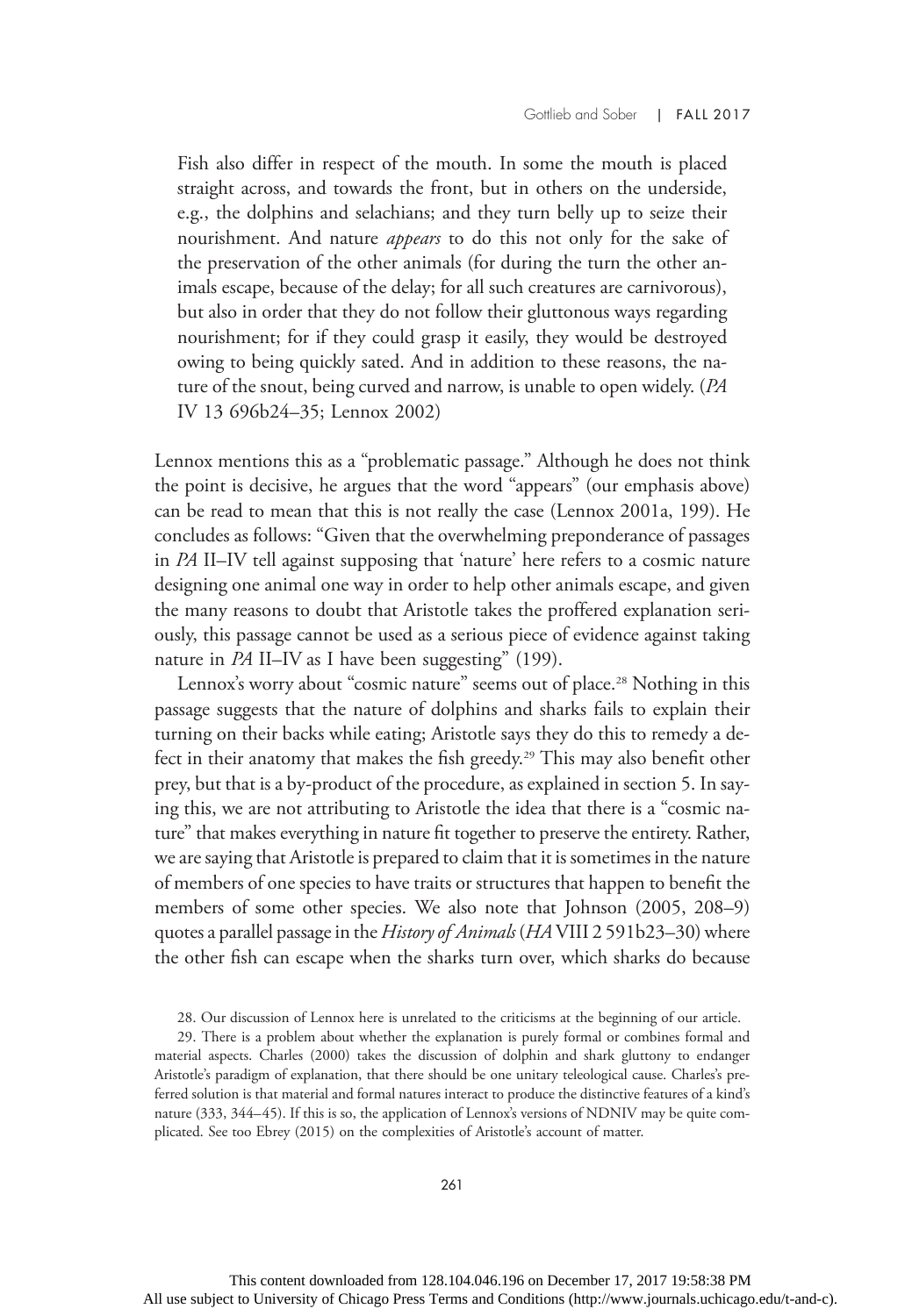they have their mouths below. This suggests that the main teleological explanation relates to the sharks' own nature.

Aristotle also provides an explanation for why fish are so prolific that seems to imply that the benefit of the species is what counts:"That is why the fish kind is prolific: Nature fights back against the destruction of baby fish by sheer weight of numbers" (GA III 4 755a31–33; Peck 1942). Balme (1987) discusses this passage and the passage about dolphins and sharks, arguing that in both cases Aristotle means by "nature" what is the case, and what is the case is the survival of the fit. Balme explains: "Just as the very existence of species requires no deeper cause than the survival of those animals that best fit into a niche so the preservation of species requires only the survival of the fit. If the fishes were not prolific, they would not survive in sufficient numbers; if the sharks could eat them quicker, they would not escape. This must seem to Aristotle mere common sense, not needing philosophical argument" (280). Balme's account has its own problems. For example, if there are two species in which all the organisms in one are fitter than all the organisms in the other, the survival of the fitter would not guarantee the preservation of both species. More importantly, it is not clear that Balme's interpretation of "nature" in the NDNIV principle as referring to whatever happens in the spatiotemporal order is Aristotle's, as we argued before. It could be suggested, in a more Aristotelian vein, that any given fish has a greater chance of survival when it is among numerous conspecifics, even if that fish happens to be the one that gets eaten, and that its formal nature, entailing that it is one of countless offspring, ensures what is best for it and also, as a by-product, leads to benefits for others.<sup>30</sup> This is the idea that there is safety in numbers and that the survival of the species is a by-product of individuals by nature doing what is good for themselves.

The Aristotelian observation that is most difficult to reconcile with the view that the goal of a trait is to benefit the organism that has it or its offspring has been overlooked by commentators. It arises in Aristotle's discussion of the role of drones in the beehive:

So it turns out that the leaders generate their own kind, and another kind as well (viz. the "bees"); while the "bees" generate another kind (the drones) but not their own kind; this they have been deprived of doing. And since any business of nature's (τὸ κατὰ φύσιν) always has an orderly arrangement (τάξιν), on that account necessity requires that the drones

<sup>30.</sup> In evolutionary biology, the puzzle is to account for why some organisms have a larger number of offspring (most of which do not survive to reproductive age) while others have a much smaller number of offspring (with a larger percentage surviving). Aristotle does not address this problem.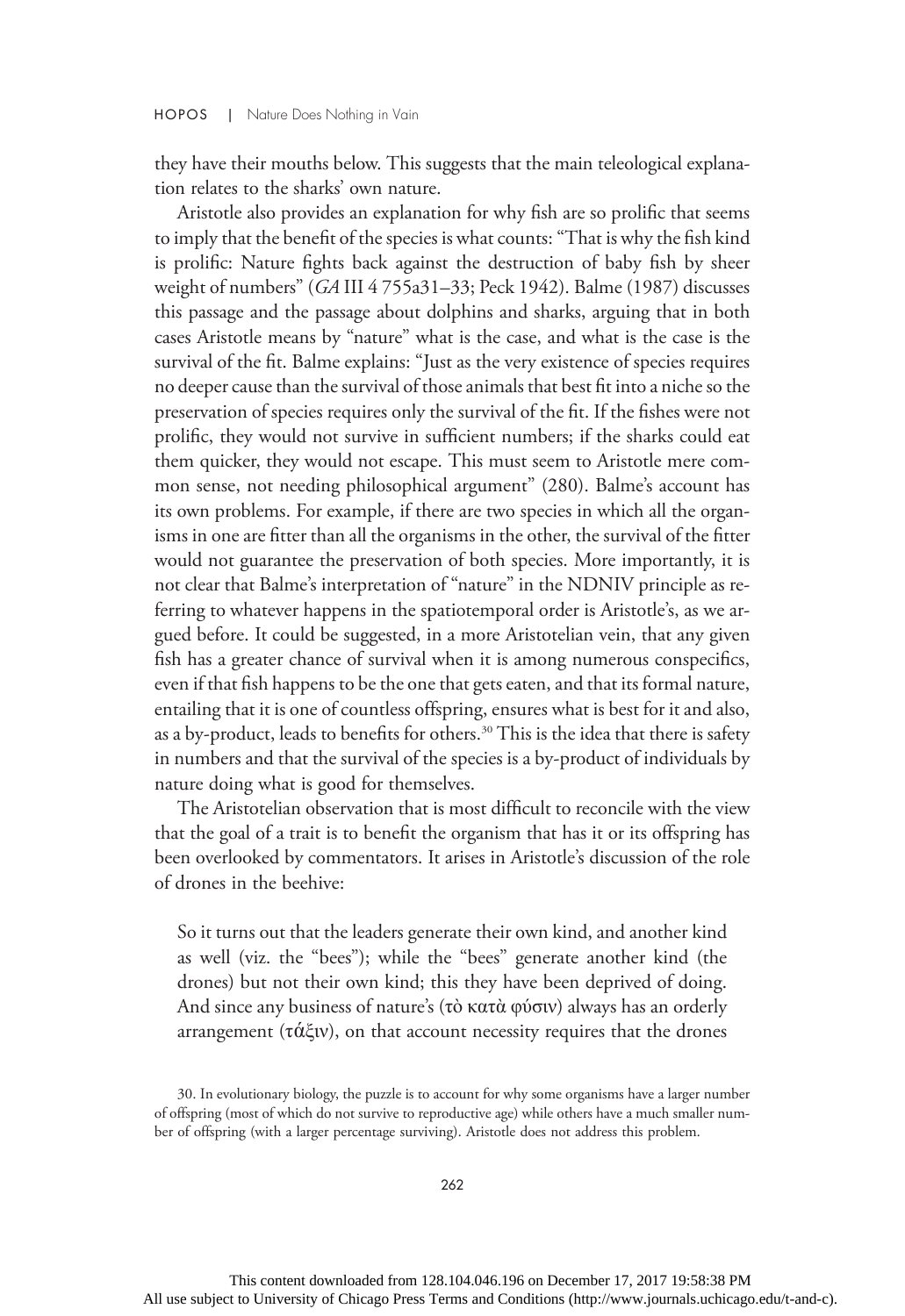shall have been deprived even of generating some other kind. And this is what is found to be the case in actual fact: they are generated themselves, but generate no other creature; thus the progression of generation reaches its limit at the third term of the series. And this arrangement has been so well constituted by nature that the three kinds continue ever in existence and none of them fails, though not all of them generate. (GA III 10 760a28–b2; Peck 1942)

Aristotle seems to explain why drones do not reproduce by pointing out that their sterility contributes to the orderly working of the hive. The drones, being sterile, do work that benefits the offspring of other members of the hive.

It is interesting that Darwin found worker sterility in social insects a great puzzle (one that he thought for a time constituted a fatal objection to his theory) and came to invoke the hypothesis of group selection to explain it (Sober 2011, 69–76). Aristotle invokes the order of the whole group to explain worker sterility. Whether the order of the group is part of the formal nature of the animals involved is an interesting question. According to Aristotle, humans, like bees, are political or social animals (e.g., HA I 1 488a1–14), and so it is part of their nature to belong to an organized society. Be that as it may, neither Darwin nor Aristotle invokes a nonnaturalistic explanation for the drones' sterility.

In sum, Aristotle usually deploys the NDNIV principle so that the natural state of an organism is the state that is for the sake of the organism or its progeny, but that does not mean that others of the same or even of different species cannot benefit as a result of traits that have the function of benefiting their possessors. A possible exception is the drone in the hive, whose point seems to be its role in the hive. However, the social nature of the bee may be part of its formal nature, just as the social properties of humans are theirs by nature. Our proposition 2, that organism O has trait or structure X by nature if and only if O will develop X if its development is unimpeded and X is the best trait (among the alternatives) for O to have, given the kind of organism that O is, leaves it open that "the kind of organism that O is" might entail that what is best for O is to have traits that both benefit and are for the sake of individuals that are not O's progeny and even individuals in other species. According to Aristotle, organisms that are essentially social will have natural states that are for the sake of others too.

#### 8. Is the NDNIV Principle Anthropocentric?

It is one thing to say that the function of a trait is to benefit the organism that has it or, sometimes, the group of conspecifics to which it belongs, but there is a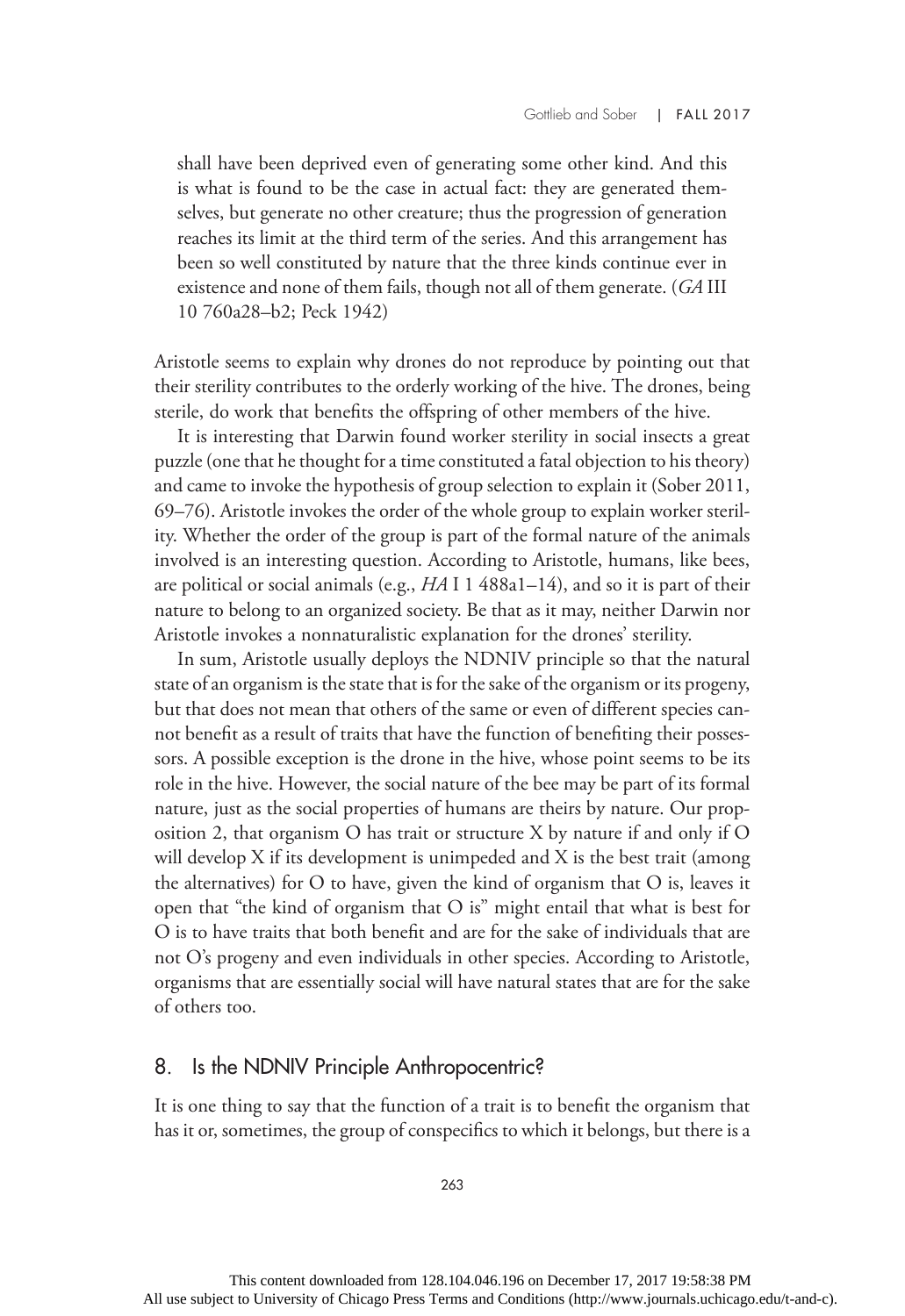passage in which Aristotle seems to go far beyond this narrow compass. Aristotle seems to be arguing that human beings are the final cause for everything that happens in the biological world. His comments follow from the idea that mothers provide food for their progeny and the striking view that some animals exist for the benefit of others:

This kind of acquisition [of food] is evidently given by nature to all living beings, from the moment when they are born to the days when their growth is finished. There are animals which, when their offspring is born, bring forth along with it food enough to support it until it can provide for itself... .

Likewise we must evidently believe that similar provision is made for adults. Plants exist for the benefit of animals, and some animals exist for the benefit of others. Those which are domesticated, serve human beings for use as well as for food; wild animals, too, in most cases if not in all, serve to furnish us with food but also with other kinds of assistance, such as the provision of clothing and similar aids to life. Accordingly, if nature makes nothing purposeless (άτελὲς) or in vain, all animals must have been made by nature for the sake of human beings. (Pol. I 8 1256b7– 22; Barker 1995)

The strongest proponent of the anthropocentric view is the early Sedley, who extends this interpretation to the *Physics* (Ph.) II 8 (Sedley 1991). According to his interpretation, Aristotle holds that rain falls so that crops will grow in order to feed humans.<sup>31</sup> Aristotle often overstates his biological views in the Politics, as in his comments on the Delphic knife, discussed earlier. Even so, this passage may be interpreted in a similar way to the case of the sharks. For example, while the formal nature explains why certain animals have the properties they do, such animals are also useful for humans (see Johnson 2005, 229– 33). Indeed, Aristotle puts things more mildly earlier in the Physics: "We use everything *as if it were there for our sake*.<sup>32</sup> We also are in a sense an end. 'That for the sake of which' has two senses: the distinction is made in our work

32. The beginning is also quoted by Johnson (2005, 237).

<sup>31.</sup> For a similar view, see Code (1997). For a contrary view, where the crops are part of a reductio, see Irwin (1988, 105–9). Sedley (2007) is a bit different. He goes beyond humans, arguing that cosmic nature is responsible for the hierarchy of plants, animals, and humans (202–3). There are two levels of explanation, local and global. The nature of a pig explains why it has the parts it does, but "the fact that the world actually contains pigs and potentially contains roast pork, is a systematically beneficial feature of it" (203). For a recent critique of Sedley's global teleology, see Gelber (2015, 270–75). See, too, Morel (2016) on local teleology in De motu animalium.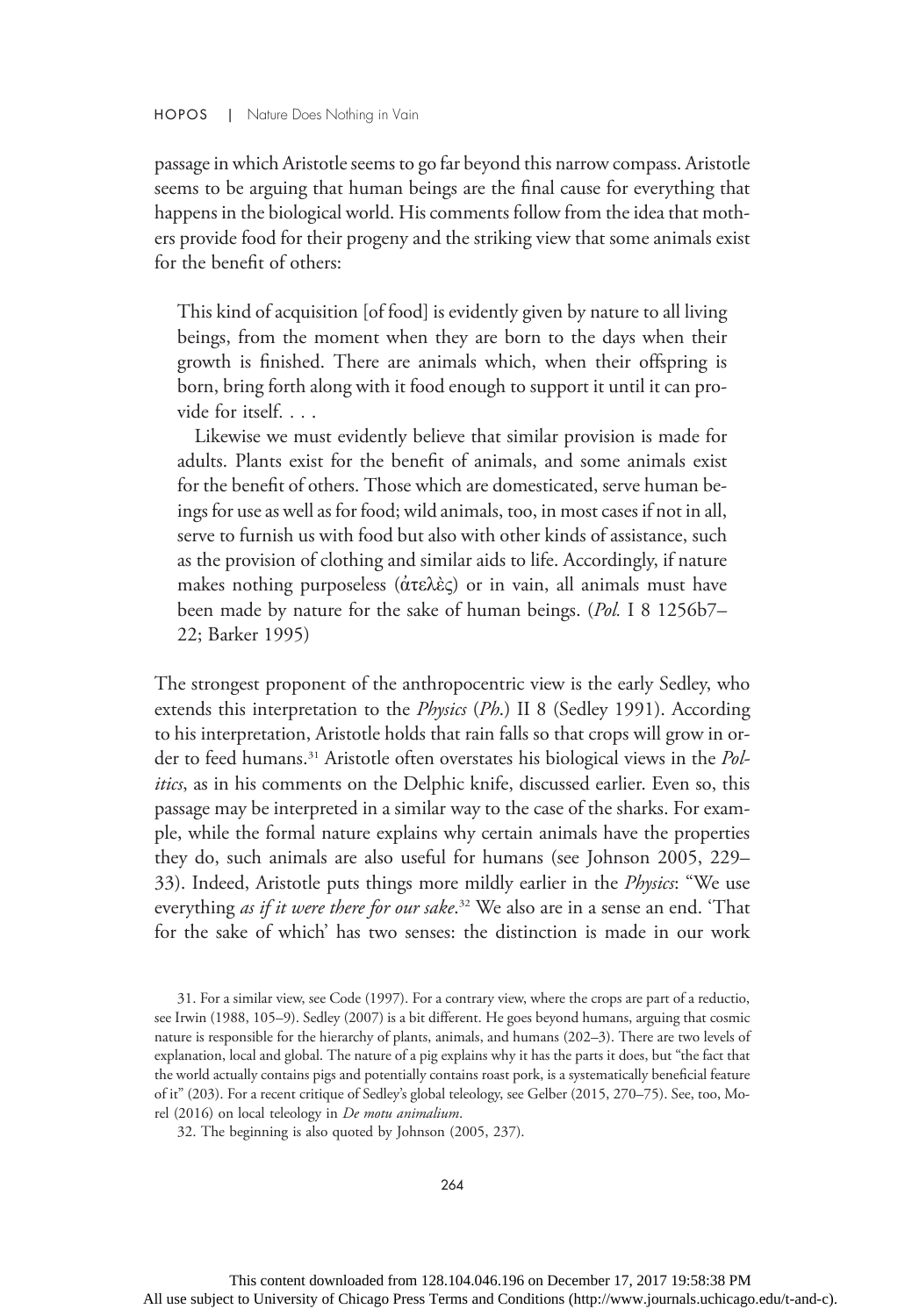On Philosophy" (Ph. II 2 194a34–36; Johnson 2005; our emphasis). Aristotle's point seems to be that there is a distinction between X being for the sake of a benefit and X being for the sake of a beneficiary.<sup>33</sup>

Aristotle's own distinction between essence and accident provides another principled way of drawing the distinction. Other animals are accidentally food for humans, but it is no part of their essence that they should benefit humans in that way. Indeed, if there were no humans they would still be the very creatures they are. They do not exist for our sake.<sup>34</sup>

In support of the anthropocentric view, however, one might argue that although the formal nature of domestic animals explains their functions, that formal nature has been manipulated by humans over the years and so is now primarily relative to us.<sup>35</sup> In fact, it is an open question how much of the supposedly natural environment is the result of manipulation by humans,  $36$ but that still would not show that everything is naturally there ultimately in order to benefit us, and it is uncharitable to attribute to Aristotle such a strong view.

#### 9. Does NDNIV Apply to the Aristotelian Elements?

A natural state model does not automatically require a teleological interpretation. As mentioned earlier, Newton's first law of motion can be interpreted as saying that the natural state of an object is to remain at rest or in uniform motion and that it will do this when there are no (interfering) forces, yet clearly no teleology is thereby implied. Still, one might suppose that the four elements, earth, air, fire, and water, that naturally go to their special places if unimpeded (De caelo [Cael.] IV 3 311a5–8) are therefore paradigm instantiations of Aristotle's natural state model and would therefore exhibit teleological processes. However, Aristotle nowhere explicitly attributes teleology to the elements in his Physics, and he does not use teleology to explain earthquakes and the like in his Meteorologica. Still, there is a tantalizing passage at the very end of the Meteorologica in which Aristotle does claim that the elements and

33. Aristotle also refers to this distinction in his De anima, Eudemian Ethics, and Metaphysics (de An. II 4 415b2–3, 415b20–21; EE VIII 3 1249b15–16; Metaph. XII 7 1072b2–3). See Shields (2016, 202) on the later history of the distinction.

35. In his Nicomachean Ethics (II 6 1106a19–21), Aristotle defines the function of a horse in relation to human use. He never does this for any animals in his biological works.

36. According to Aristotle, if humans intelligently give matter new forms, they are creating objects that are not natural but artificial (Ph. II 1).

<sup>34.</sup> A referee has suggested that if nonhuman animals are for the sake of humans, it should be easier to capture and kill them. But of course, humans, with superior reasoning and technology, have no problem there.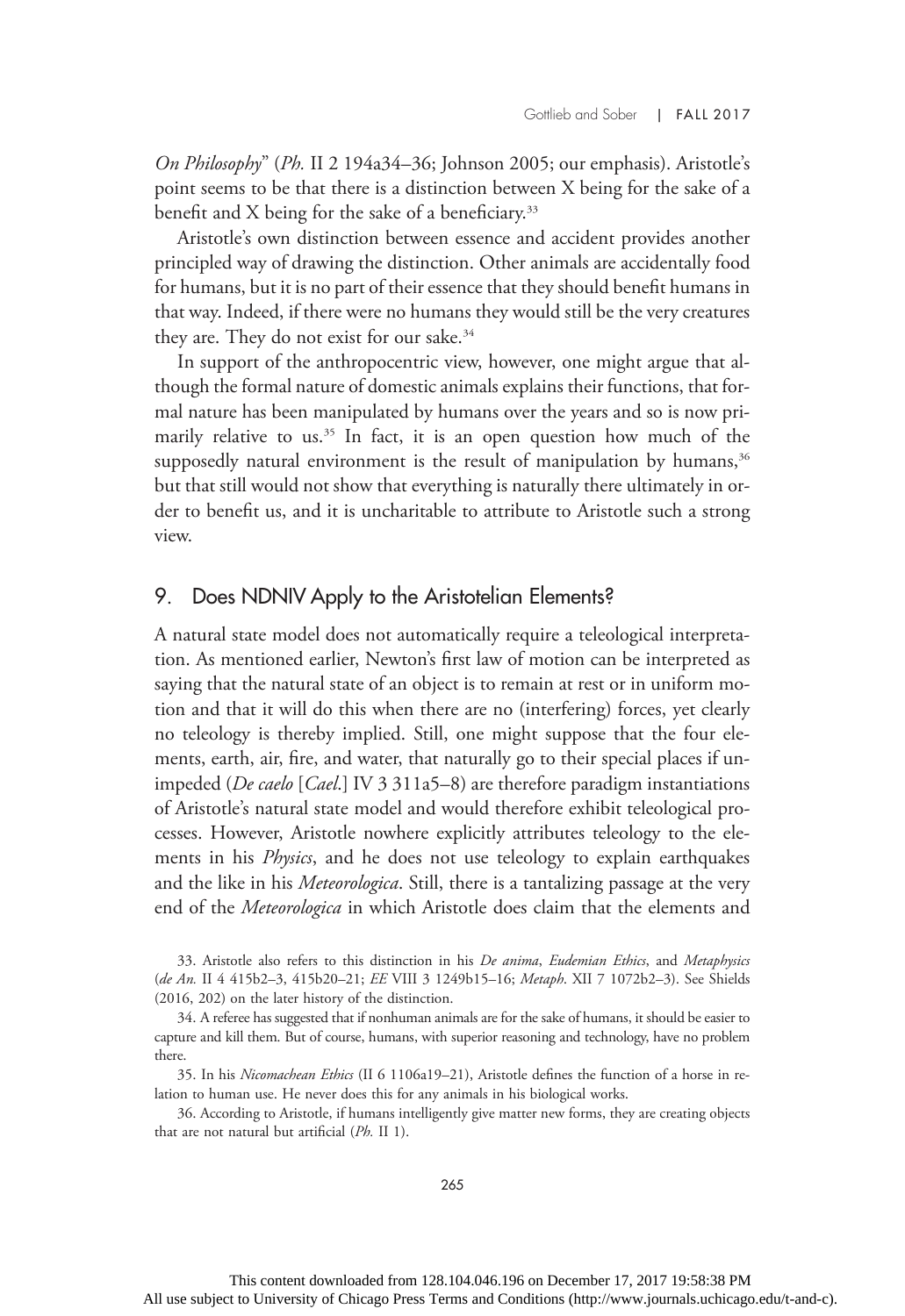the homoiomerous parts of animals (e.g., flesh) have final causes, even though he adds that it is very hard to tell what these are and does not provide any further information: "What a thing is is always determined by its function: a thing really is itself when it can perform its function; an eye, for instance, when it can see... . The same is true of flesh, except that its function is less clear than that of the tongue. So, too, with fire; but its function is perhaps even harder to specify by physical inquiry than that of flesh" (Mete. IV 12 390a10–17; Webster 1984). It is unclear whether the teleology in question here refers to the elements' natural places. Elsewhere we find that the matter of the elements (perhaps their powers) is necessary for the uniform parts such as flesh (PA II 1) 646b5–6), that flesh (or its analogue in animals that lack flesh) is the organ of touch (PA II 1 647a20–2), and the sense modalities require elemental bases (de An. III 1 424b22–425a4). However, the role of the powers of the elements in living things seems to be relative to the parts of those organisms rather than to the natural places of those elements in the universe.

It appears, then, that teleology arises only in the context of an organism. When Aristotle continues with "the parts of plants, and inanimate bodies like copper and silver are in the same case" (Mete. IV 2 390a17–19), he is presumably considering copper and silver as parts of artifacts, just as the parts of plants are parts of organisms. A further point against attributing teleology to the elements' trajectories to their natural places is that there is no development of an element as it goes to its proper place.<sup>37</sup> In short, a natural state model is in play, but it is not teleological.

# 10. Justifying the NDNIV Principle

One might expect that Aristotle would justify the NDNIV principle in a way that parallels his defense of the principle of noncontradiction, by showing that it is presupposed by communication and thought about the world. However, Aristotle does not argue that NDNIV is a presupposition of scientific study. Nor does he treat it as a purely heuristic device.<sup>38</sup>

Instead, Aristotle says that the principle is based on what we see: "Now we assume, basing our assumptions on what we see, that nature does nothing in vain in so far as is possible in each case" (GA V 8 788b21). The verb "to see" (from  $\delta \rho \dot{\alpha}$ ) is not metaphorical and so raises the question how we do see that

<sup>37.</sup> For speculation of the opposite kind, see Bostock (2006, 72–74).

<sup>38.</sup> Although Leunissen treats the principle (and related ideas) as a heuristic framework throughout much of her book (e.g., Leunissen 2010, 115–19, 124, 130), she notes at the very end that final causes do not only have a heuristic value (220). Against the heuristic reading of earlier commentators, see Huby (1991) and Johnson (2005, 182–87).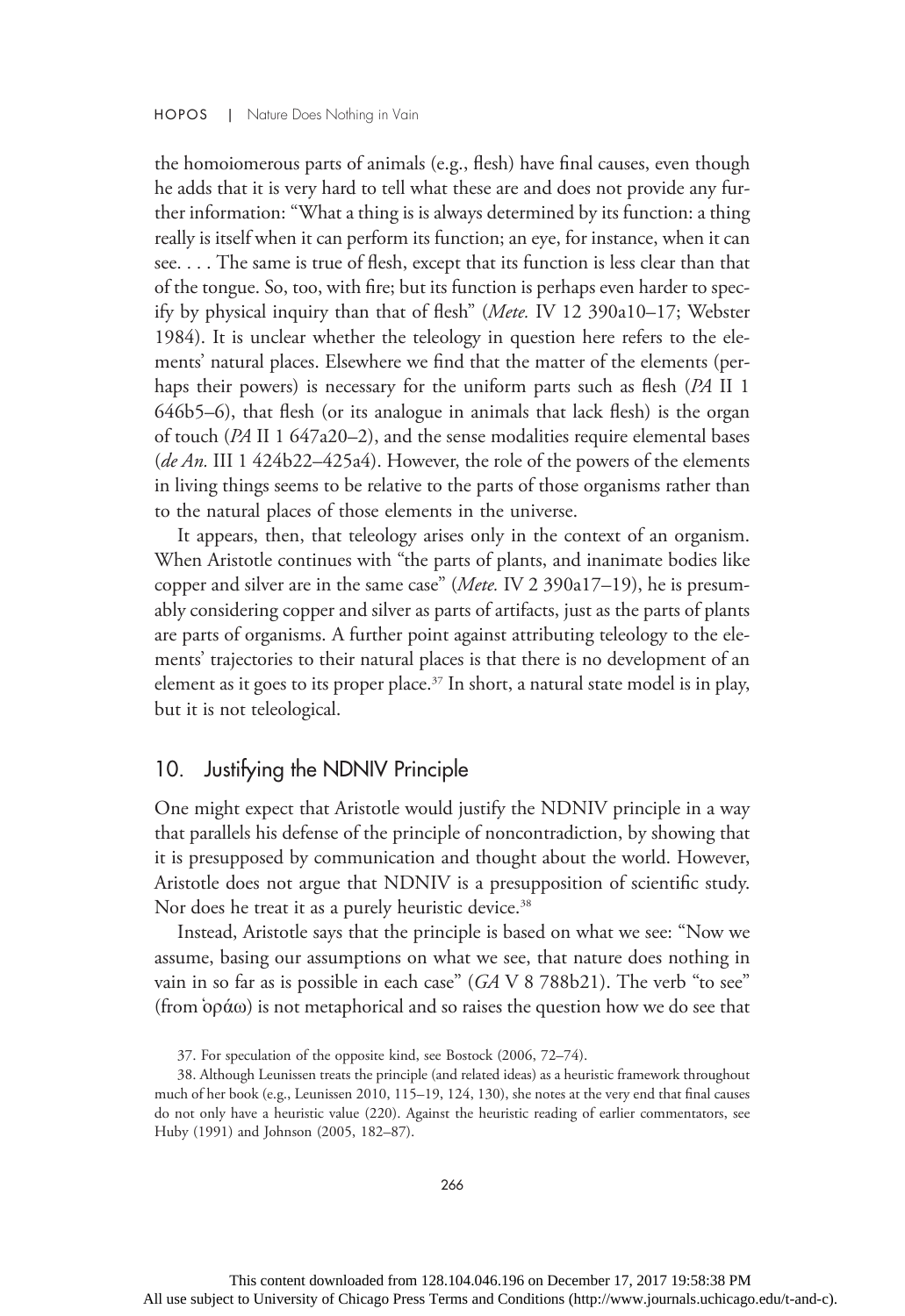nature does nothing in vain. Perhaps Aristotle thinks that his principle is obvious in the same way that he thinks that it is obvious that natural objects like rocks, plants, and animals exist. He says that it is absurd to prove that such objects exist because trying to do so would be like someone blind from birth reasoning about colors ( $Ph$ . II 1 193a1-9).<sup>39</sup>

As is clear from the examples in the History of Animals, we certainly do see that many features of animals invariably go together, but how do we "see" that one thing is for the sake of another? Perhaps when features of animals invariably go together this is evidence of teleology, but that evidence is defeasible. An eye's having some color or other is not for the sake of anything, that is, it has no functional role according to Aristotle, although for the most part eyes do have a color. By contrast, for the most part, eyes see. Here, seeing is a function or a goal of the eye. The eye is for the sake of seeing. As Aristotle says, "An eye is for the sake of something, but it is not blue for the sake of something, unless this is a peculiar property of a kind of animal"  $(GA \vee T778a32-34).$ <sup>40</sup>

It is reasonable to think that Aristotle's main arguments for teleology are the arguments against his pre-Socratic opponents (esp.  $Ph$ . II 8,  $PA$  I 1).<sup>41</sup> For example, Aristotle argues against Empedocles's view that there is no teleology that the development of teeth and backbones in animals is just a result of chance coincidences. According to Aristotle's natural state model, Empedocles is misunderstanding the orderly development of the parts of animals.

Of course, regularity does not entail teleology, as many commentators and modern scientists would agree. But Aristotle has a better justification of his NDNIV principle, one that accords with his statement that we "see" that NDNIV. The principle is well supported, at least with regard to organs and functions, by its many successful applications. When applied correctly, it leads the Aristotelian scientist to seek out the teleological function that a biological structure has. When a plausible function is found, the general principle scores a success. Understood in this way, the NDNIV principle is not prior to what we discover when we investigate nature; rather, it is a useful summary of what those investigations yield.

It might be argued that the idea that the NDNIV principle is not a priori is consistent with the scientific method described in Posterior Analytics B 19, al-

<sup>39.</sup> See, too, "It seems that perceptible things require perceptible principles, eternal things eternal principles" (Cael. III 7 306a9–10; Stocks 1984).

<sup>40.</sup> This, despite the fact that Aristotle goes on to explain that blue eyes provide sharper night vision than darker eyes, but, strictly speaking, this is due to the material of the eye, not its color. This passage (GA VI 779b35–780a7) is discussed by Johnson (2014, 9–10).

<sup>41.</sup> See, e.g., Irwin (1988, 105–9) and Meyer (1992) for the arguments of Ph. II 8.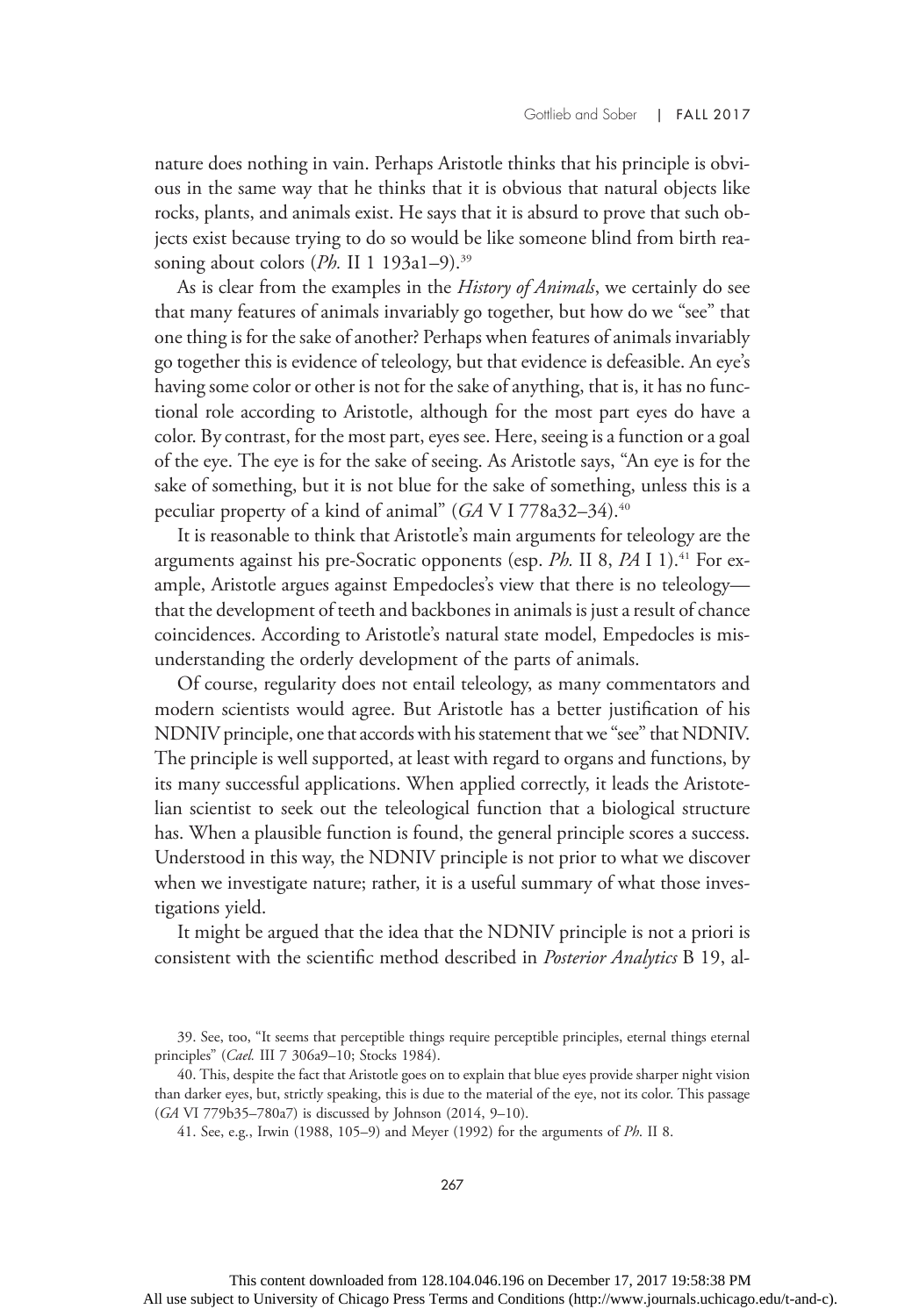though the details of that account are notoriously obscure. There, Aristotle seems to be arguing, among other things, that one comes to grasp first principles from perception via memory and then via experience (one experience combining a series of memories into a universal).

#### 11. Conclusion

Unlike Lennox's influential analysis of NDNIV, our analysis gives pride of place to Aristotle's natural state model, according to which an organism will develop toward its natural state unless interfering forces prevent that from happening. Our explication involves two principles, as Lennox's does, but ours are logically independent. And his explanation uses the very locution that stands in need of clarification, "nature does nothing in vain," while ours clarifies what that key phrase means.

Our discussion of Aristotle's use of his NDNIV principle has touched on many aspects of his biology. Some involve questions about the scope of the principle. We argued that NDNIV does not entail that all structures are teleological (sec. 4). Aristotle discusses by-products and (the much neglected) "tokens" that are not. We also have argued that NDNIV does not entail that each organ must have only one function (sec. 6), that NDNIV is not an anthropocentric principle (sec. 8), and that it does not apply to the elements (sec. 9). We also have suggested that the NDNIV principle, perhaps surprisingly, does not preclude an organism's having characteristics that are for the sake of others that are not its progeny (sec. 7).

We also have addressed questions whose answers rely more directly on the natural state model: we explained how NDNIV applies to natural processes (sec. 3) and how monstrosities are not counterexamples to NDNIV once it is understood as including a natural state model (sec. 5).

Propositions 1 and 2 are our explication of what NDNIV means. With respect to the question of justification, we have argued that Aristotle takes NDNIV to have an empirical justification; it is not a priori and it is not merely heuristic, either. For Aristotle, it is a unifying principle whose justification comes from its many successful applications.

#### **REFERENCES**

- Ariew, A., R. Cummins, and M. Perlman. 2002. Functions: New Essays in the Philosophy of Psychology and Biology. Oxford: Oxford University Press.
- Balme, D. M. 1987. "Teleology and Necessity." In Philosophical Issues in Biology, ed. Allan Gotthelf and James G. Lennox, 275–85. Cambridge: Cambridge University Press.

This content downloaded from 128.104.046.196 on December 17, 2017 19:58:38 PM All use subject to University of Chicago Press Terms and Conditions (http://www.journals.uchicago.edu/t-and-c).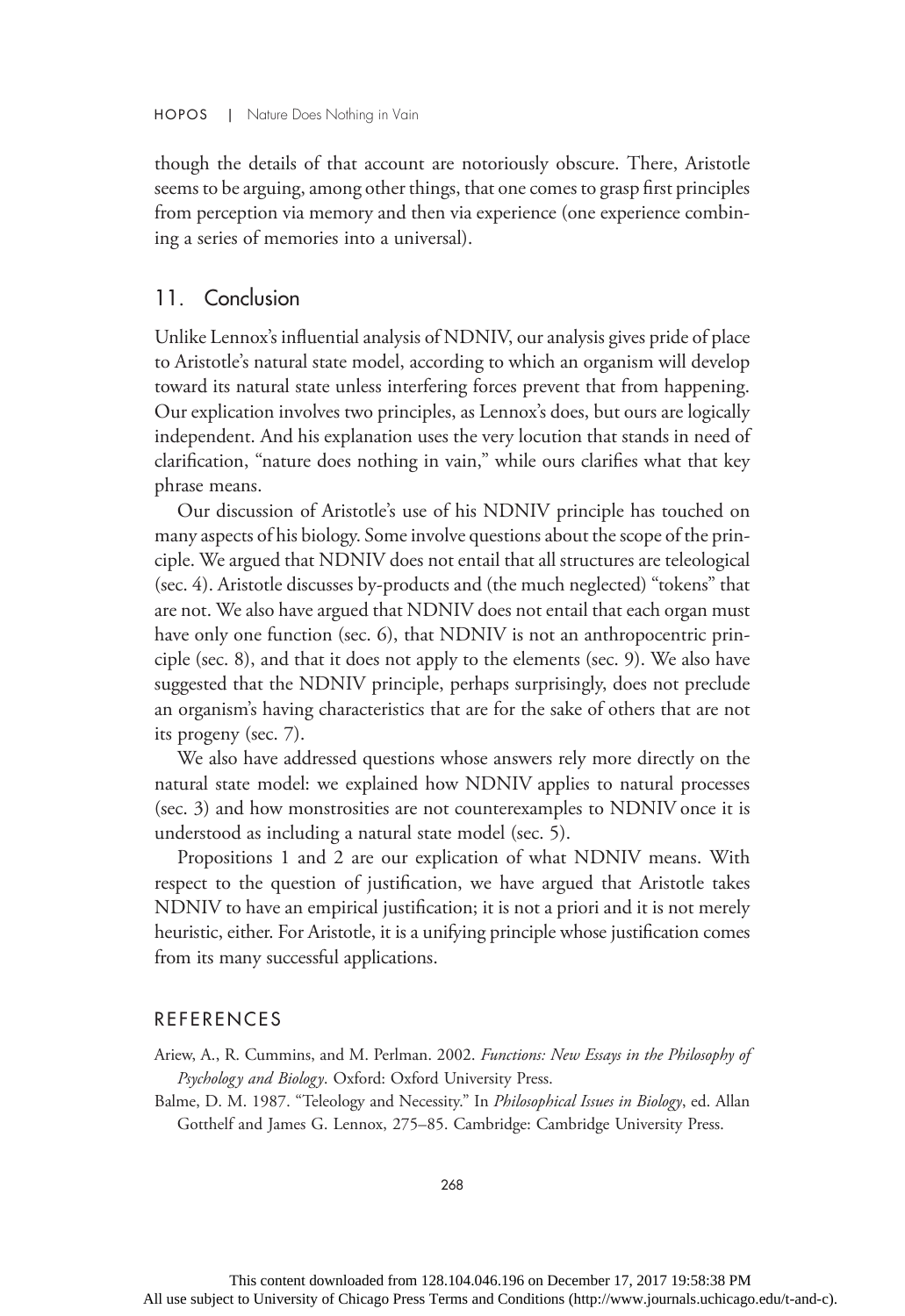- Barker, E., trans. 1995. Aristotle: The Politics. Ed. R. F. Stalley. Oxford: Oxford University Press.
- Bostock, David. 2006. Space, Time, Matter, and Form: Essays on Aristotle's "Physics." Oxford: Clarendon.
- Broadie, Sarah. 1990. "Nature and Craft in Aristotelian Teleology." In Biologie, logique et métaphysique chez Aristote: Actes du séminaire C.N.R.S.-N.S.F. Oléron 28 juin–3 juillet 1987, ed. D. Devereux and P. Pellegrin, 389–403. Paris: CNRS.

Charles, David. 2000. Aristotle on Meaning and Essence. Oxford: Clarendon.

- Code, Alan. 1997. "The Priority of Final Causes over Efficient Causes in Aristotle's PA." In Aristotelische Biologie: Intentionen, Methoden, Ergebnisse, ed. Wolfgang Kullman and Sabine Föllinger, 127–43. Akten des Symposion über Aristoteles' Biologie vom 24.–28. Juli 1995 in der Werner-Reimers-Stiftung in Bad Homburg. Stuttgart: Steiner.
- Cooper, J. 1987. "Hypothetical Necessity and Natural Teleology." In Philosophical Issues in Biology, ed. Allan Gotthelf and James G. Lennox, 243-74. Cambridge: Cambridge University Press.
- Darwin, C. R. 1859. On the Origin of Species by Means of Natural Selection. London: Murray.
- Ebrey, David. 2015. "Blood, Matter, and Necessity." In Theory and Practice in Aristotle's Natural Science, ed. D. Ebrey. Cambridge: Cambridge University Press.
- Gelber, Jessica. 2015. "Aristotle on Essence and Habitat." Oxford Studies in Ancient Philosophy 48:267–93.
- Gotthelf, Allan. 2012. "The Place of the Good in Aristotle's Teleology." In Teleology, First Principles, and Scientific Method in Aristotle's Biology, 45-66. Oxford: Oxford University Press.
- Gould, S., and R. Lewontin. 1979. "The Spandrels of San Marco and the Panglossian Paradigm: A Critique of the Adaptationist Programme." *[Proceedings of the Royal Society B](http://www.journals.uchicago.edu/action/showLinks?doi=10.1086%2F693422&crossref=10.1098%2Frspb.1979.0086&citationId=p_60)* 205:581–98.
- Grene, Marjorie. 1963. A Portrait of Aristotle. Chicago: University of Chicago Press.
- Hamlyn, D. W., trans. 1993. Aristotle: De anima; Books II and III (with Passages from Book I). Oxford: Clarendon.
- Henry, Devin. 2013. "Optimality and Teleology in Aristotle's Natural Science." [Oxford](http://www.journals.uchicago.edu/action/showLinks?doi=10.1086%2F693422&crossref=10.1093%2Facprof%3Aoso%2F9780199679430.003.0007&citationId=p_63) [Studies in Ancient Philosophy](http://www.journals.uchicago.edu/action/showLinks?doi=10.1086%2F693422&crossref=10.1093%2Facprof%3Aoso%2F9780199679430.003.0007&citationId=p_63) 45:225–64.
- Huby, Pamela M. 1991. "What Did Aristotle Mean by 'Nature Does Nothing in Vain'?" In Logical Foundations: Essays in Honor of D. J. Connor, ed. Indira Mattingham and Brian Carr, 158–65. New York: St. Martin's.
- Hutchinson, D. S., and M. R. Johnson. 2005. "Authenticating Aristotle's 'Protrepticus.' " Oxford Studies in Ancient Philosophy 29:193–294.
	- ———. 2013. "Protrepticus: A Reconstruction of Aristotle's Lost Dialogue." http://www .protrepticus.info/evidence.html.

Irwin, T. H. 1988. Aristotle's First Principles. Oxford: Clarendon.

Johnson, Monte. 2005. Aristotle on Teleology. Oxford: Oxford University Press.

———. 2012. "The Medical Background of Aristotle's Theory of Nature and Spontaneity." [Proceedings of the Boston Area Colloquium in Ancient Philosophy](http://www.journals.uchicago.edu/action/showLinks?doi=10.1086%2F693422&crossref=10.1163%2F22134417-90000134&citationId=p_69) 27:105-52.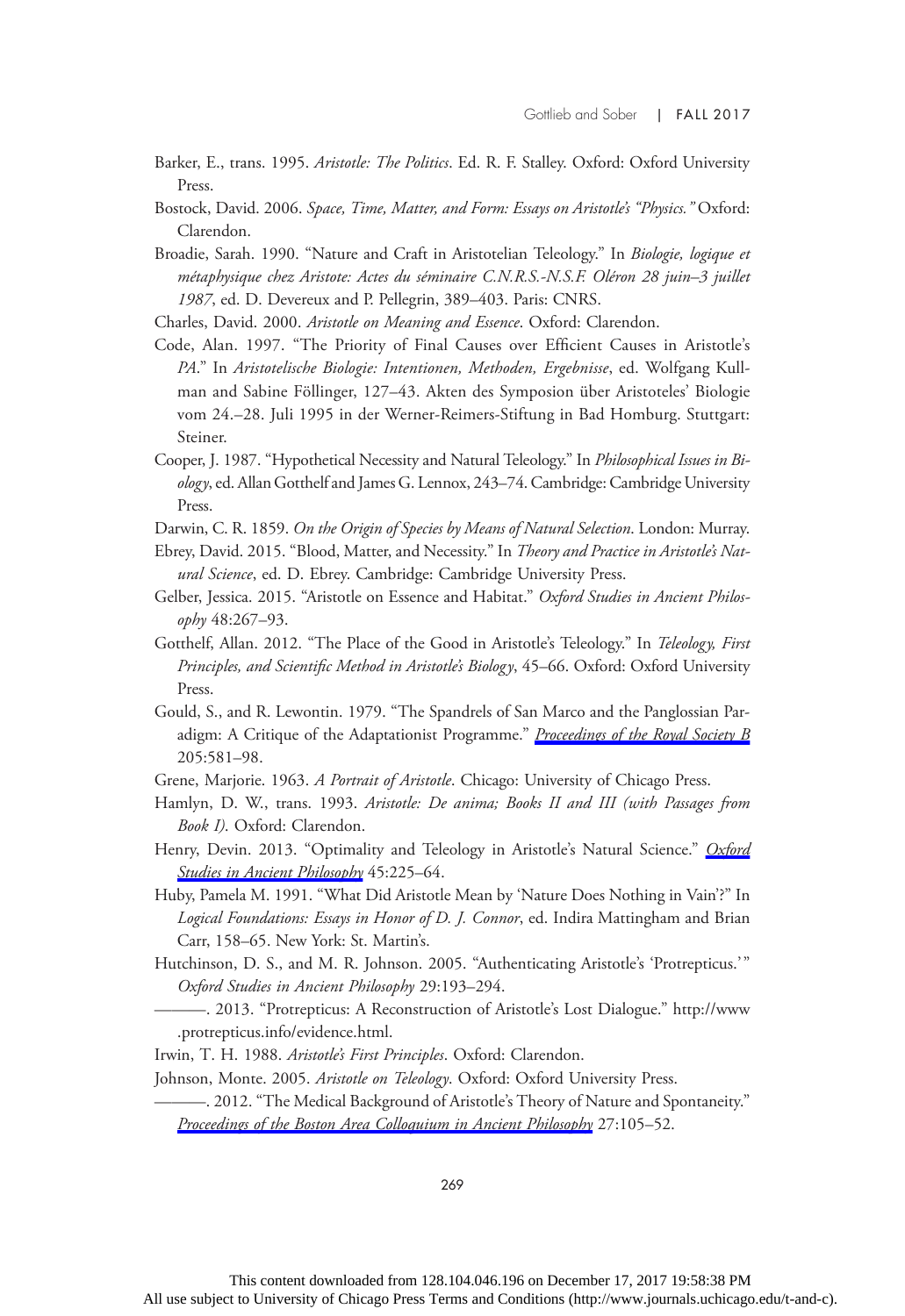HOPOS | Nature Does Nothing in Vain

-. 2014. "Luck in Aristotle's Physics and Ethics." In Bridging the Gap between Aristotle's Science and Ethics, ed. D. Henry and K. M. Nielsen. Cambridge: Cambridge University Press.

- Lennox, James G. 2001a."Material and Formal Natures in Aristotle's De partibus animalium." In Aristotle's Philosophy of Biology: Studies in the Origins of Life Science, 182–204. Cambridge: Cambridge University Press. Originally published in Proceedings of the Boston Area Colloquium of Ancient Philosophy, vol. 14, ed. John J. Cleary and W. Wians (Lanham, MD: University Press of America, 1996); repr., Aristotelische Biologie. Intentionen, Methoden, Ergebnisse, ed. Sabine Föllinger and Wolfgang Kullmann (Stuttgart: Steiner, 1997).
	- -. 2001b. "Nature Does Nothing in Vain . . ." In Aristotle's Philosophy of Biology: Studies in the Origins of Life Science, 205-23. Cambridge: Cambridge University Press. Originally published in Beiträge zur antiken Philosophie, Festschrift für Wolfgang Kullman, ed. Hans Christian Günther und Antonios Rengakos (Stuttgart: Steiner, 1997), 199–214.

- Leunissen, Mariska. 2010. Explanation and Teleology in Aristotle's Science of Nature. Cambridge: Cambridge University Press.
- Matthen, M. 2009. "Teleology in Living Things." In Blackwell Companion to Aristotle, ed. G. Anagnastopoulos, 341–47. Oxford: Wiley-Blackwell.
- Meyer, Susan Sauvé. 1992. "Aristotle, Teleology, and Reduction." *[Philosophical Review](http://www.journals.uchicago.edu/action/showLinks?doi=10.1086%2F693422&crossref=10.2307%2F2185925&citationId=p_76)* 101 (4): 791–825.
- Morel, Pierre-Marie. 2016. "La nature ne fait rien en vain: Sur la causalité finale dans la Locomotion des animaux d'Aristote." In Causalités aristotéliciennes, 9–30. Philosophie antique no. 16. Villeneuve d'Ascq: Presses universitaires du Septentrion.
- Peck, A. L., trans. 1942. Aristotle: Generation of Animals. Loeb Classical Library 366. Cambridge, MA: Harvard University Press.
- Peck, A. L., and E. S. Forster, trans. 1937. Aristotle: "Parts of Animals," "Movement of Animals," and "Progression of Animals." Loeb Classical Library 323. Cambridge, MA: Harvard University Press.
- Polansky, Ronald. 2007. Aristotle's "De anima." Cambridge: Cambridge University Press.

Ross, W. D. 1924. Aristotle. New York: Scribner's.

- Scharle, Margaret. 2008. "Elemental Teleology in Aristotle's Physics II 8." Oxford Studies in Ancient Philosophy 34:147–84.
- Sedley, David. 1991. "Is Aristotle's Teleology Anthropocentric?" *[Phronesis](http://www.journals.uchicago.edu/action/showLinks?doi=10.1086%2F693422&crossref=10.1163%2F156852891321052778&citationId=p_83)* 36 (2): 179-96. <sup>2007</sup>. Creationism and Its Critics in Antiquity. Berkeley: University of California Press.
- Shields, Christopher, trans. 2016. Aristotle: De anima. Oxford: Clarendon.
- Sober, Elliott. 1980. "Evolution, Population Thinking, and Essentialism." *[Philosophy of Sci](http://www.journals.uchicago.edu/action/showLinks?doi=10.1086%2F693422&system=10.1086%2F288942&citationId=p_86)*[ence](http://www.journals.uchicago.edu/action/showLinks?doi=10.1086%2F693422&system=10.1086%2F288942&citationId=p_86) 77:350-83.
	- -. 1984. The Nature of Selection. Cambridge, MA: Bradford Books/MIT Press.
- —–. 1985. "Panglossian Functionalism and the Philosophy of Mind." [Synthèse](http://www.journals.uchicago.edu/action/showLinks?doi=10.1086%2F693422&crossref=10.1007%2FBF00486037&citationId=p_88) 64 (2): 165–93.

———. 2011. Did Darwin Write the "Origin" Backwards? Philosophical Essays on Darwin's Theory. Amherst, NY: Prometheus.

<sup>-,</sup> trans. 2002. Aristotle: On the Parts of Animals. Oxford: Clarendon.